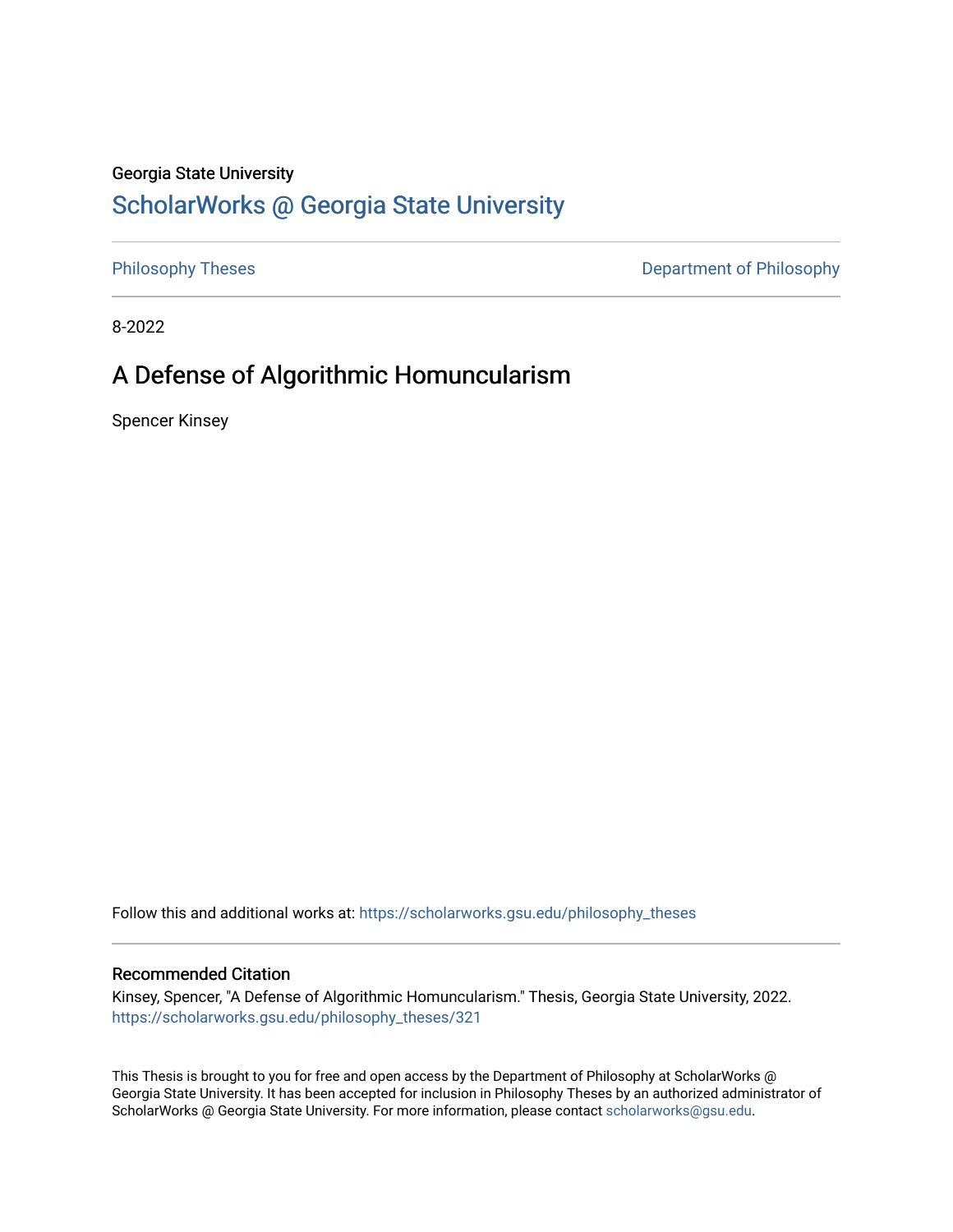A Defense of Algorithmic Homuncularism

by

Spencer Kinsey

Under the Direction of Daniel Weiskopf, PhD

A Thesis Submitted in Partial Fulfillment of the Requirements for the Degree of

Master of Arts

in the College of Arts and Sciences

Georgia State University

2022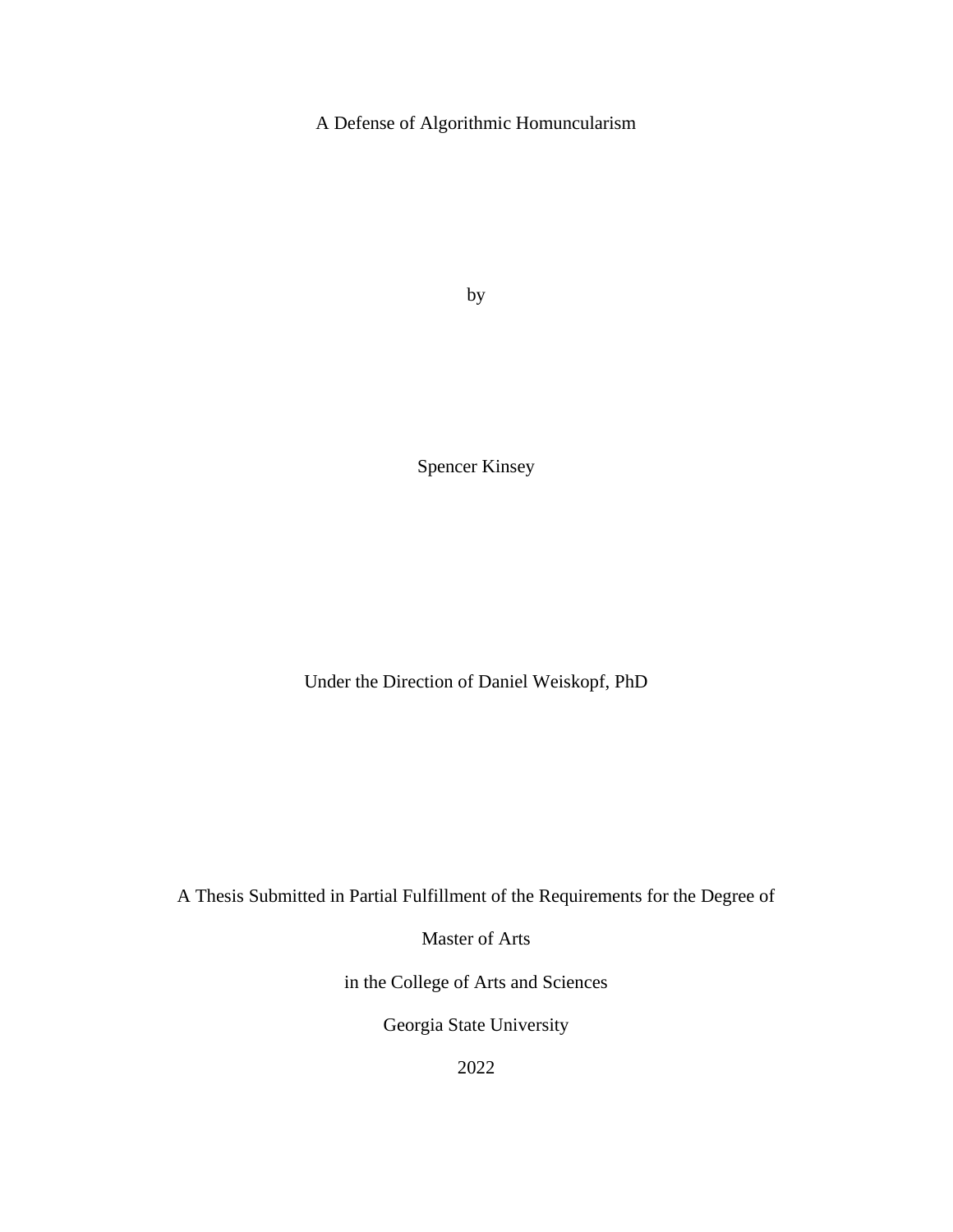### ABSTRACT

In this thesis, I defend the explanatory force of algorithmic information processing models in cognitive neuroscience. I describe the algorithmic approach to cognitive explanation, its relation to Shea's theory of cognitive representation, and challenges stemming from neuronal population analysis and dimensionality reduction. I then consider competing interpretations of some neuroscientific data that have been central to the debate. I argue in favor of a sequenced computational explanation of the phenomenon, contra Burnston. Finally, I argue that insights from theoretical neuroscience allow us to understand why dimensionality reduction does not militate against localizing distinct contents to distinct components of functioning brain systems.

INDEX WORDS: Cognition, Representation, Computation, Function, Explanation, Reduction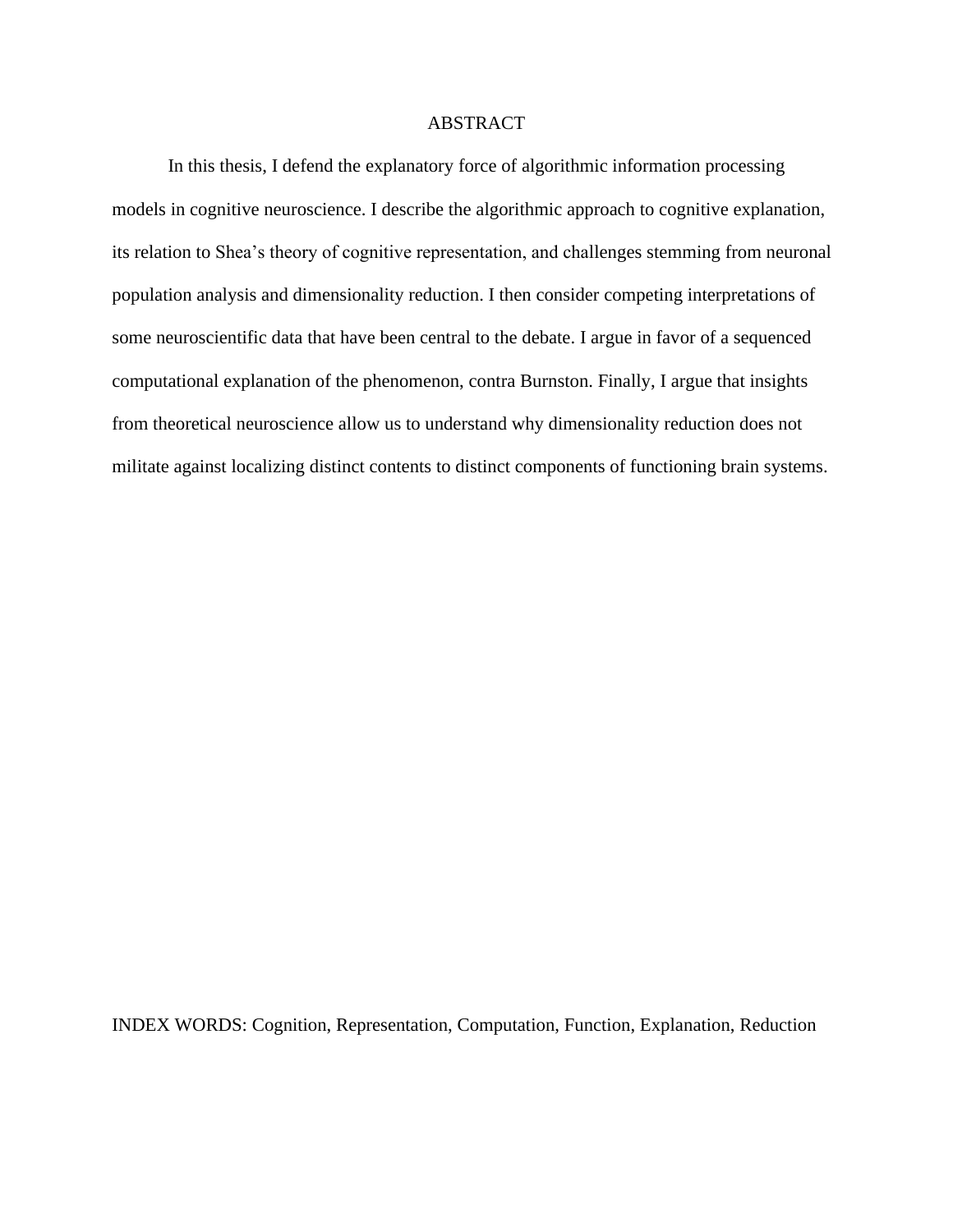Copyright by Spencer Edward Kinsey 2022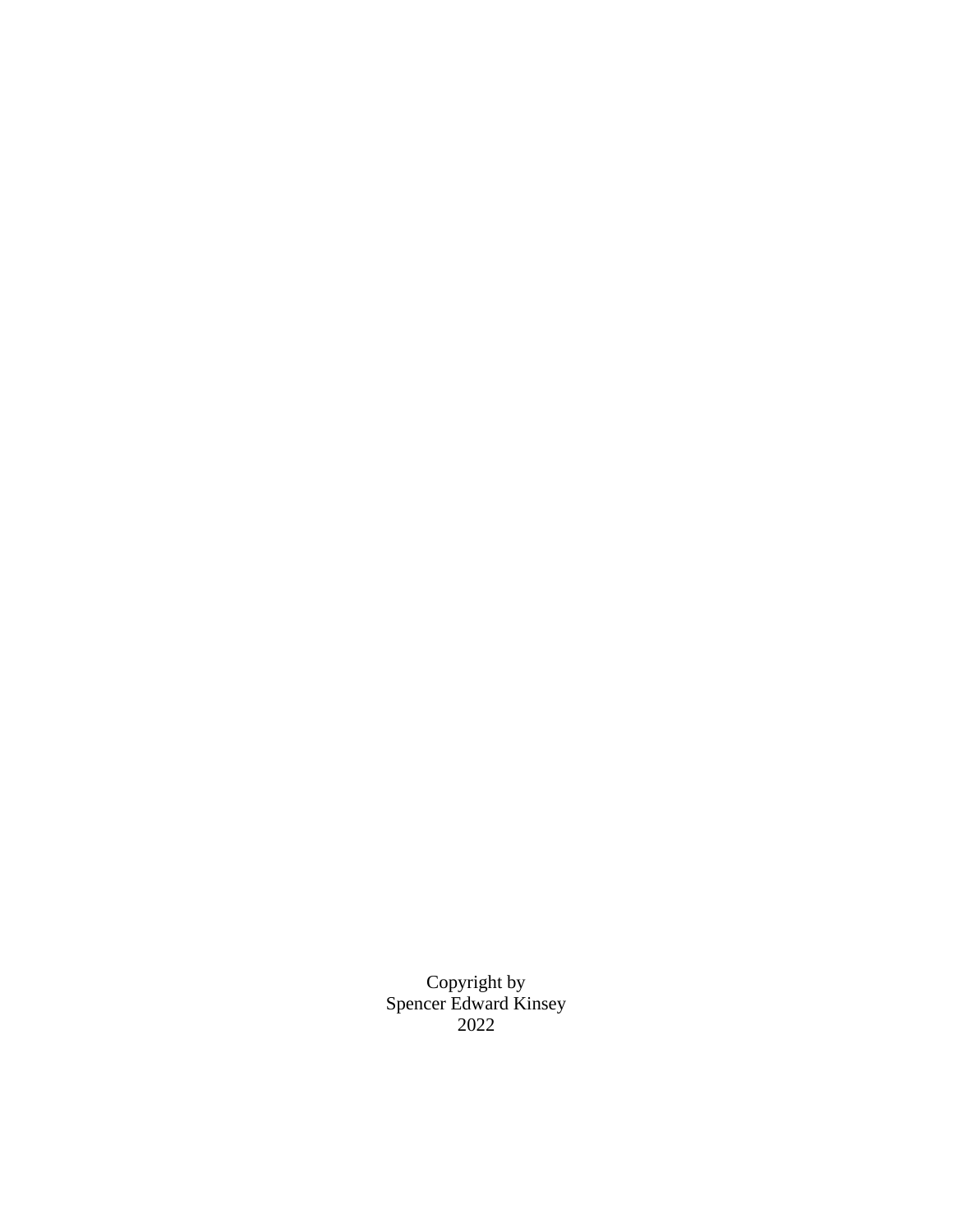A Defense of Algorithmic Homuncularism

by

Spencer Kinsey

Committee Chair: Daniel Weiskopf

Committee: Andrea Scarantino

Electronic Version Approved:

Office of Graduate Services

College of Arts and Sciences

Georgia State University

August 2022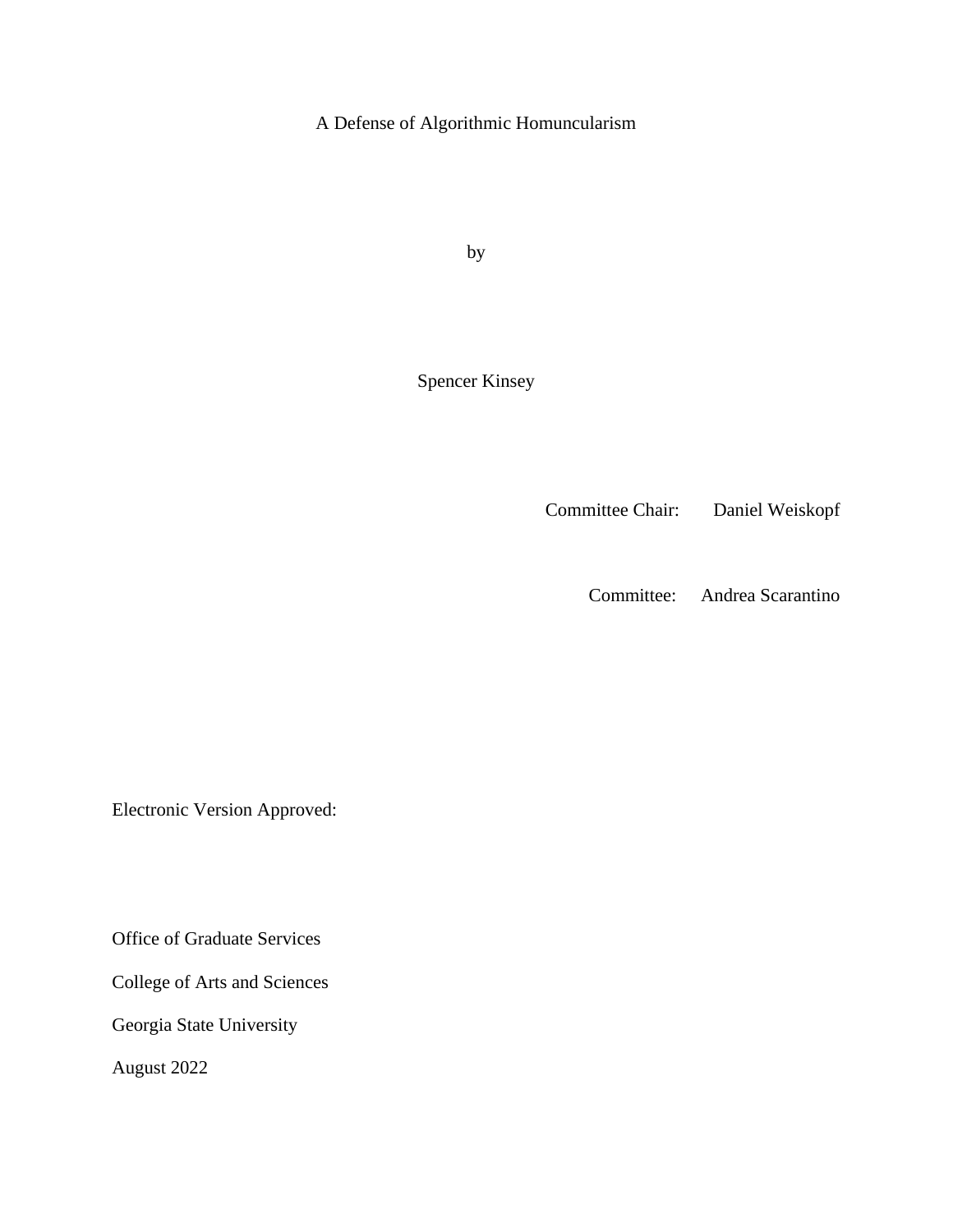### **DEDICATION**

For Alexander.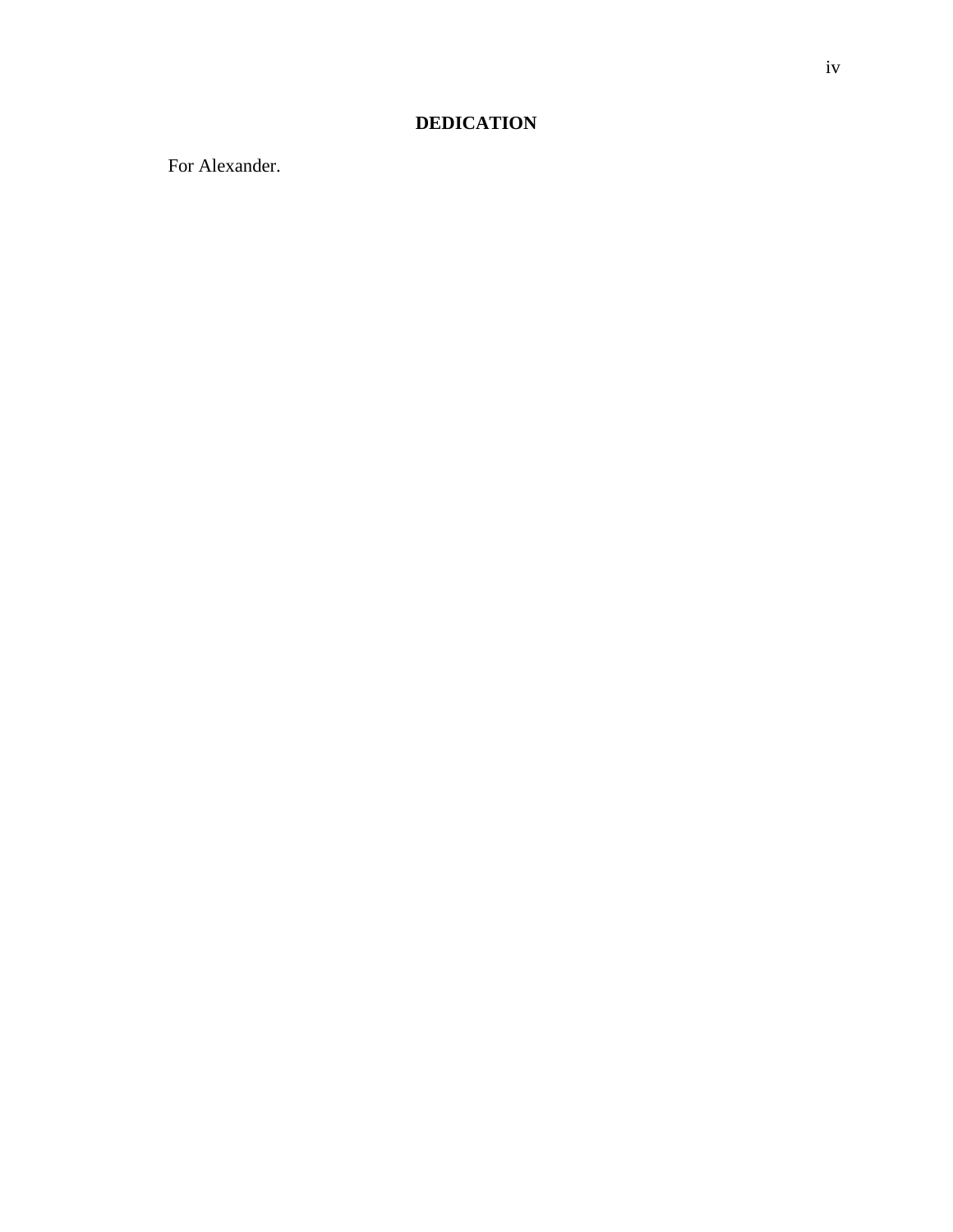### **ACKNOWLEDGEMENTS**

<span id="page-6-0"></span>I would like to thank my advisor, Dan Weiskopf, for comments and guidance that greatly improved this project, and for his patience and willingness to discuss all of the intricacies of the literature. I would also like to thank my committee member, Andrea Scarantino, whose comments shaped the development of the project during its later stages. Thanks to Mukesh Dhamala and to all of the members of the NeuroPhysics group at Georgia State University for helpful discussion of the material. Thanks to John Bickle and the Deep South Philosophy & Neuroscience Workgroup for hosting a presentation of an earlier version of this work. Finally, thanks to George Wrisley for first inspiring my interest in philosophy.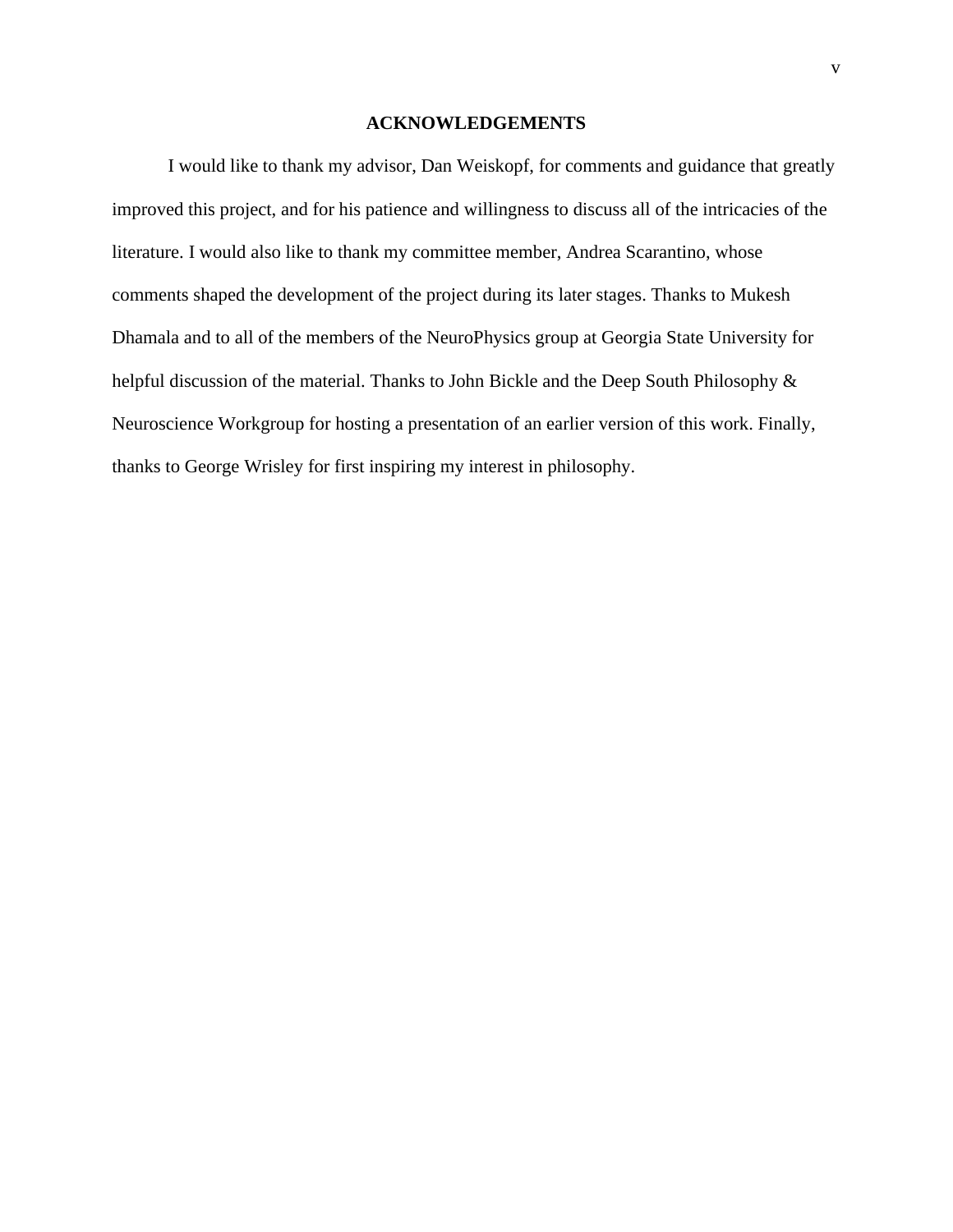### **TABLE OF CONTENTS**

| $\overline{2}$ | ALGORITHMIC EXPLANATION IN COGNITIVE NEUROSCIENCE 2  |
|----------------|------------------------------------------------------|
| 3 <sup>1</sup> | POPULATION ANALYSIS AND DIMENSIONALITY REDUCTION  10 |
|                |                                                      |
| 5 <sup>1</sup> |                                                      |
|                |                                                      |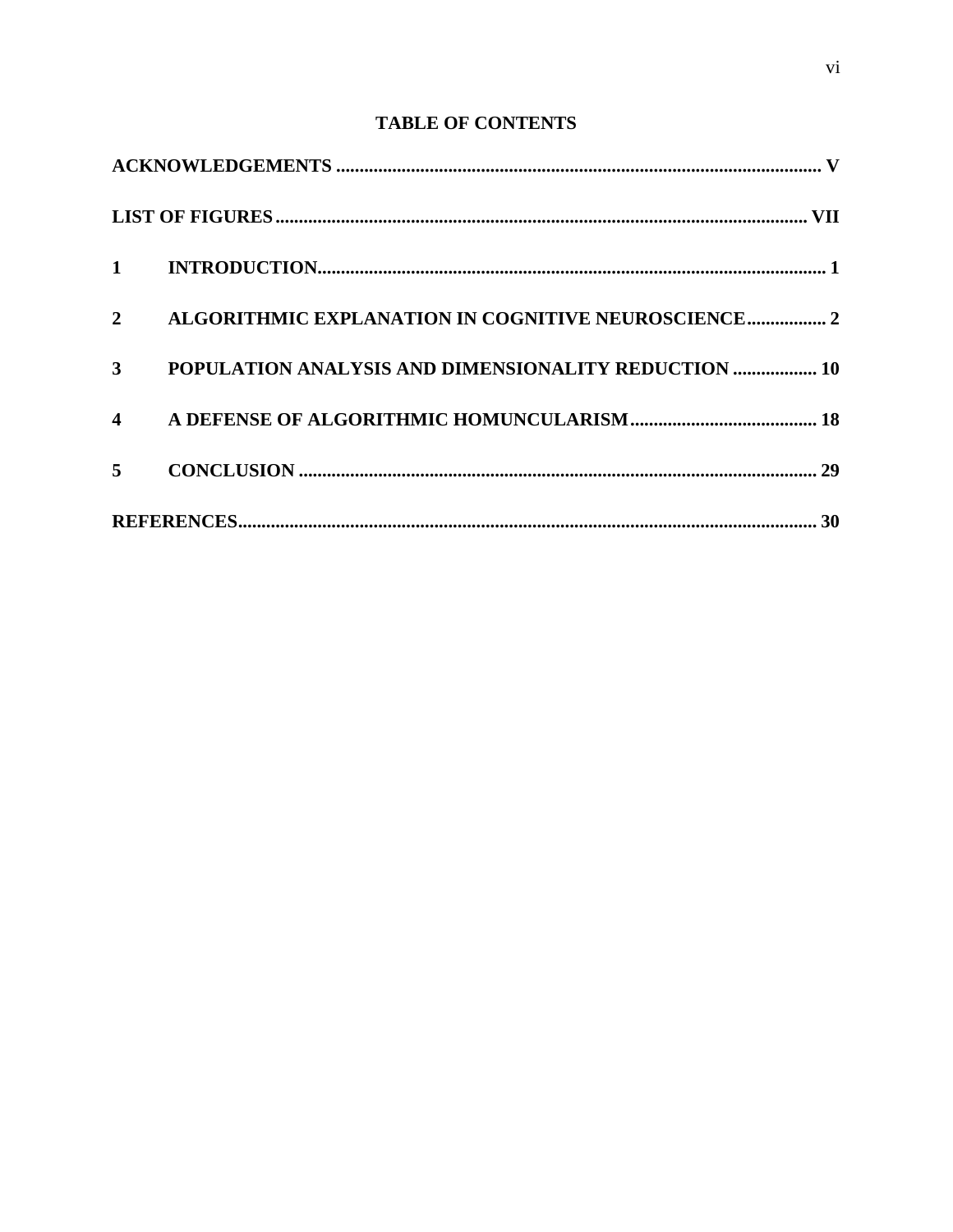### **LIST OF FIGURES**

<span id="page-8-0"></span>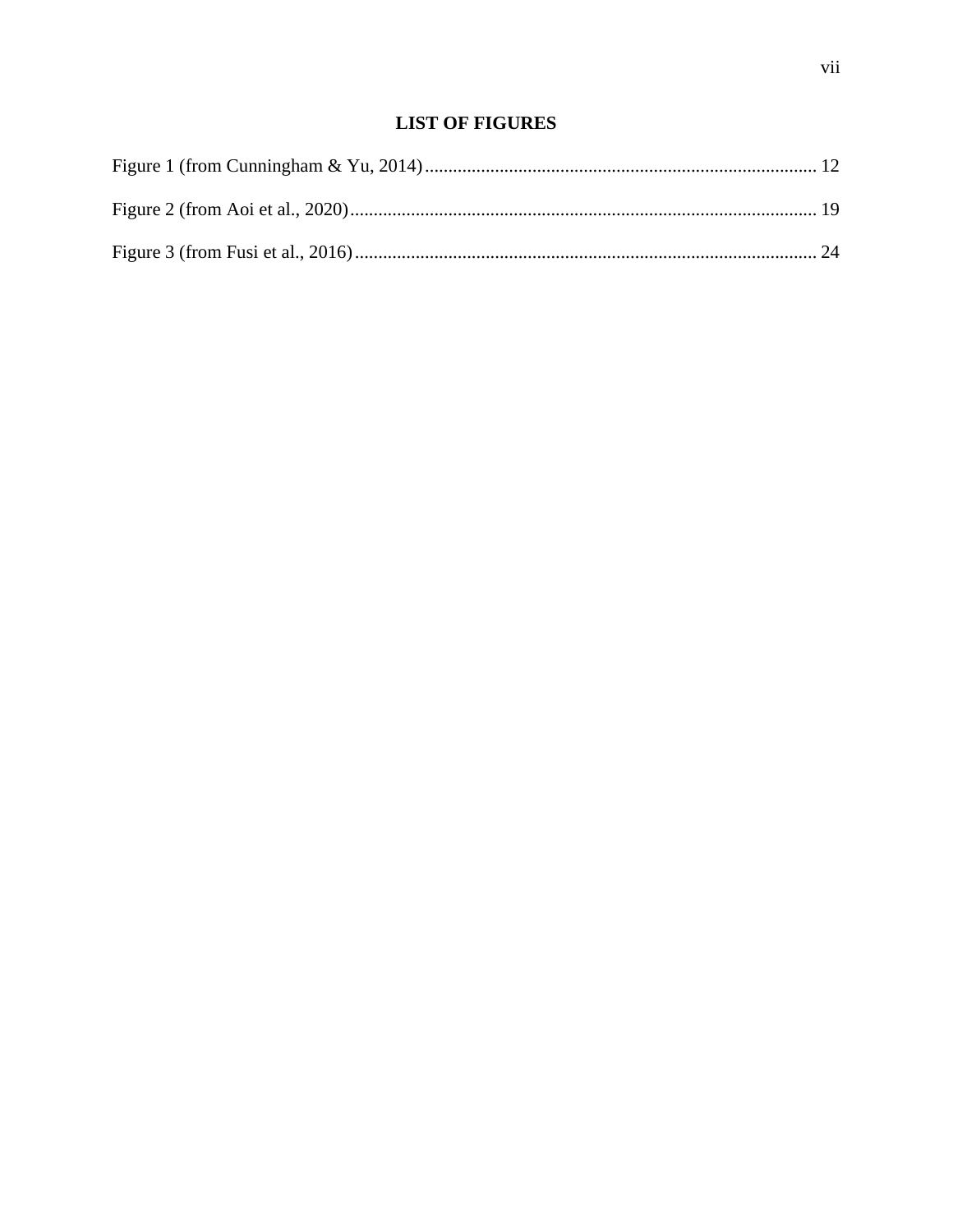#### **1 INTRODUCTION**

<span id="page-9-0"></span>One strategy for investigating hypotheses about cognitive function proceeds through the comparison of brain activity measures with algorithmic, or discretely-sequenced, computational models. Shea (2018) has recently proposed a theory of cognitive representation that draws upon this explanatory strategy. According to Shea, we can justifiably assign distinct contents to distinct parts of the brain by determining the unique roles those parts play within algorithmic processes for accomplishing behavioral tasks.

However, some philosophers of mind and brain argue against this approach to cognitive explanation (Anderson, 2014; Burnston, 2021). For instance, Burnston (2021) argues that certain analytic techniques in systems neuroscience, such as dimensionality reduction, suggest that neural systems function to represent complex combinations of information about experimental parameters, and that this undermines algorithmic models of brain function. The central issue of contention is whether algorithmic information processing models can accurately describe the functional properties of brain systems. Burnston answers in the negative, proposing that we reject Shea's approach, which he calls *algorithmic homuncularism* (AH), in favor of an alternative view called *algorithmic coherence* (AC), according to which brain processes may correlate with algorithmic transformations of content even if distinct contents cannot be assigned to distinct brain areas.

In this thesis, I defend the explanatory force of algorithmic information processing models in cognitive neuroscience. In §2, I describe the approach. In §3, I turn to a discussion of the challenges raised by neuronal population analysis, dimensionality reduction, and Burnston's critique of AH. In §4, I respond to these challenges. I first give attention to some data which have been central to the debate (Aoi et al., 2020; Mante et al., 2013). After considering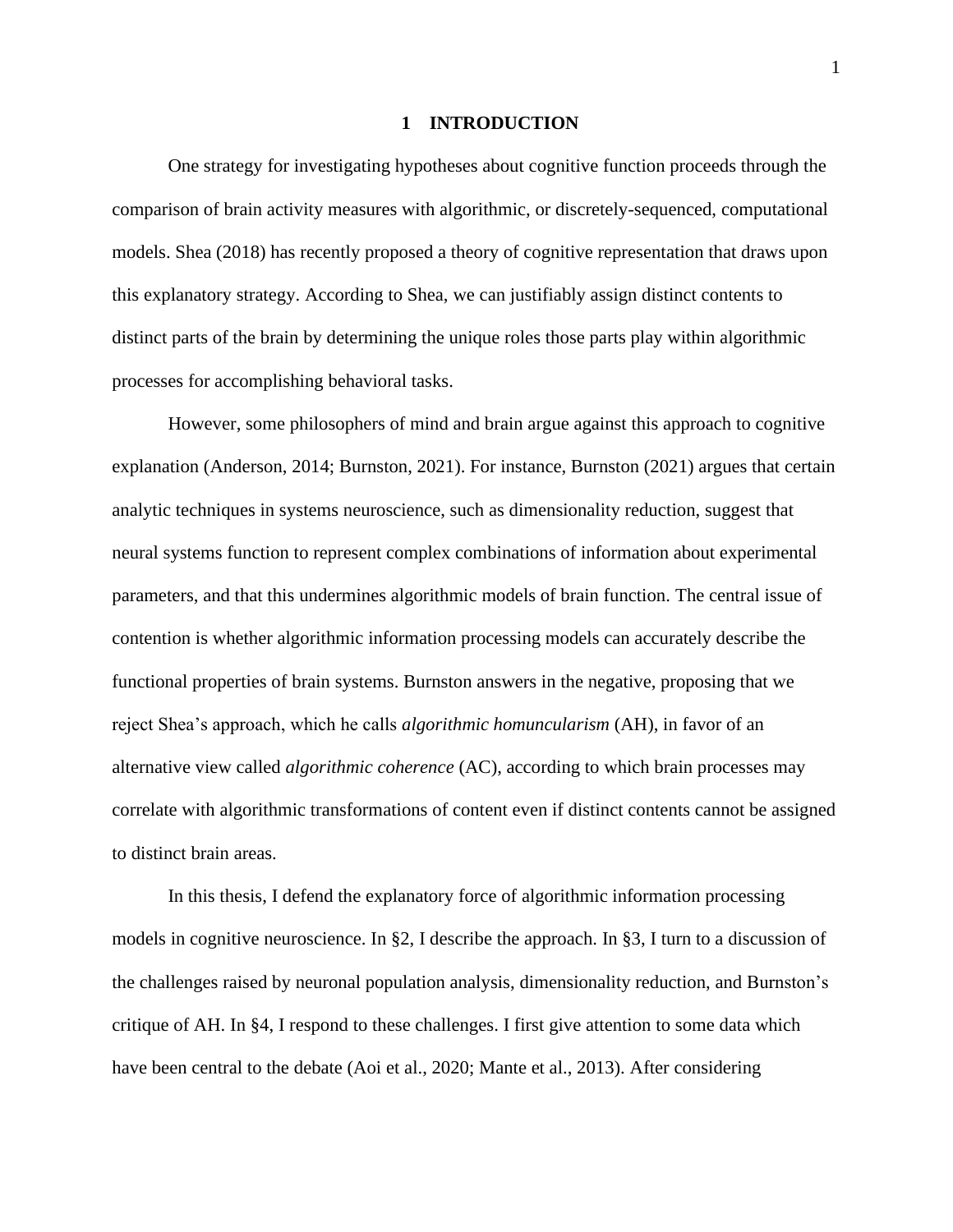competing interpretations of the data, I argue that our interpretation of the system is not constrained in the way that Burnston suggests. I then consider the debate in light of developments in theoretical neuroscience that focus on the dimensionality and decodability of neural representations. I argue that the hypotheses advanced by researchers on these empirical fronts allow us to understand why Burnston's critique of AH is problematic.

### **2 ALGORITHMIC EXPLANATION IN COGNITIVE NEUROSCIENCE**

<span id="page-10-0"></span>In this section, I describe the practice of developing algorithmic models of cognitive function, and I articulate the explanatory and interpretive leverage that successful models can provide. One way to investigate hypotheses about cognitive function is to compare brain activity measures with algorithmic, or discretely-sequenced, computational models (Love, 2015; Mack et al., 2013). According to some computational and cognitive neuroscientists, interactions between brain areas transform information in a manner necessary for accomplishing behavioral tasks, thereby giving rise to more complex cognitive capacities (Di Carlo et al., 2012; Marr, 2010). For example, activity in some brain area may correspond to the presentation of a stimulus, while activity in another area may carry information about a decision signal, and activity in another may carry directive information about movement. A key aim of the approach is to localize exploitable information to distinct brain regions in order to illuminate the causal structure of thought. An algorithmic information processing model can explain a cognitive phenomenon when there is a plausible mapping between elements of the model and parts of the brain (Kaplan & Craver, 2011; Shea, 2018).

However, Burnston (2021) has recently offered a critique of this approach, which he calls *algorithmic homuncularism* (AH). He writes:

> On this kind of view, distinct physical parts of a system serve as vehicles for distinct contents, and the causal interactions between those vehicles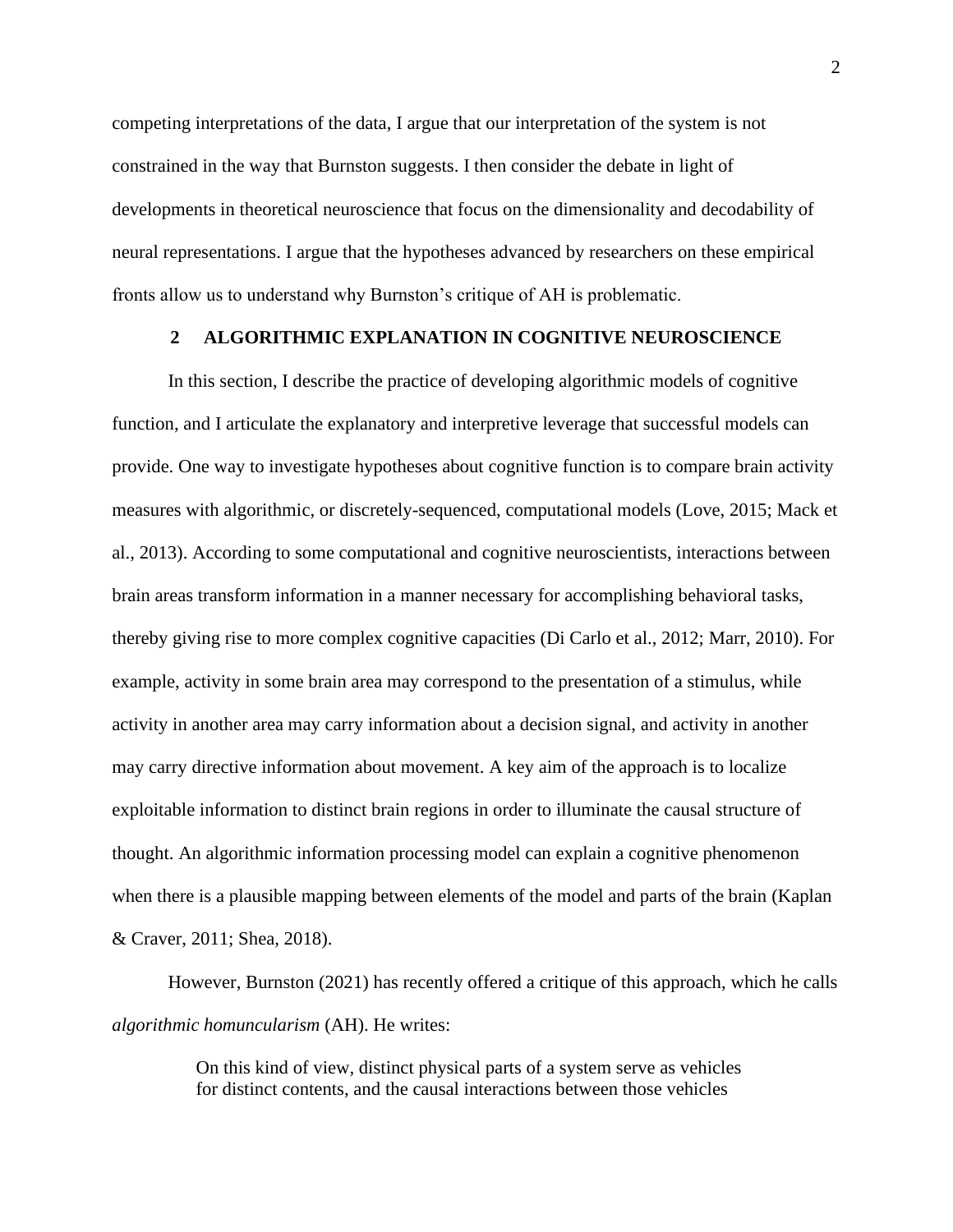implement the content transformations called for by an algorithm… However, I will argue that there are strong reasons to question AH. In particular, certain forms of complexity in neural population responses prevent assigning different contents to spatially and temporally distinct parts of the system. (Burnston, 2021 pp. 1617-1618)

Burnston targets Shea's (2018) theory of cognitive representation, as Shea's theory builds on the central tenets of  $AH$ <sup>1</sup>. Here, my primary aim is not to defend Shea's theory of cognitive representation against alternative theories. 2 Instead, the primary contribution of this thesis is to address a cluster of challenges, which I take Burnston (2021) to have made explicit, to the explanatory scope of the computational approach that underpins Shea's theory. Burnston argues against Shea's (2018) version of the *vehicle realism* thesis, according to which a representational description explains when it captures the particular way that a system accomplishes a task function.

I will note three things at the outset that any party to the debate would be remiss not to acknowledge. First, the explanatoriness of any type of cognitive model is a substantively empirical matter: whether a model is explanatory will be constrained both by the structure and content of the model in question and by facts about neural architecture. Second, such models can fail for a variety of reasons: sometimes models should be rejected entirely, but in other cases they may simply need to be refined (Bechtel & Richardson, 2010). Third, and as a corollary of the first point, it is currently an open empirical question whether, or to what extent, brain processes can be decomposed in a way that satisfies reductive desiderata (Shea, 2013).

<sup>&</sup>lt;sup>1</sup> I use the term 'cognitive' to delineate phenomena relevant to the study of mentality, rather than in a narrower sense meant to distinguish it from other elements within an ontology of mind. Moreover, I draw upon Coelho Mollo's (2021) use of the term 'cognitive representation' to refer to the sub-personal representations often studied in cognitive neuroscience, distinguishing them from personal-level states such as propositional attitudes. Shea states that he does not necessarily expect his theory to cover the latter (Shea, 2018).

<sup>&</sup>lt;sup>2</sup> See Millikan (1984) and Neander (2017) for two prominent alternative teleosemantic theories.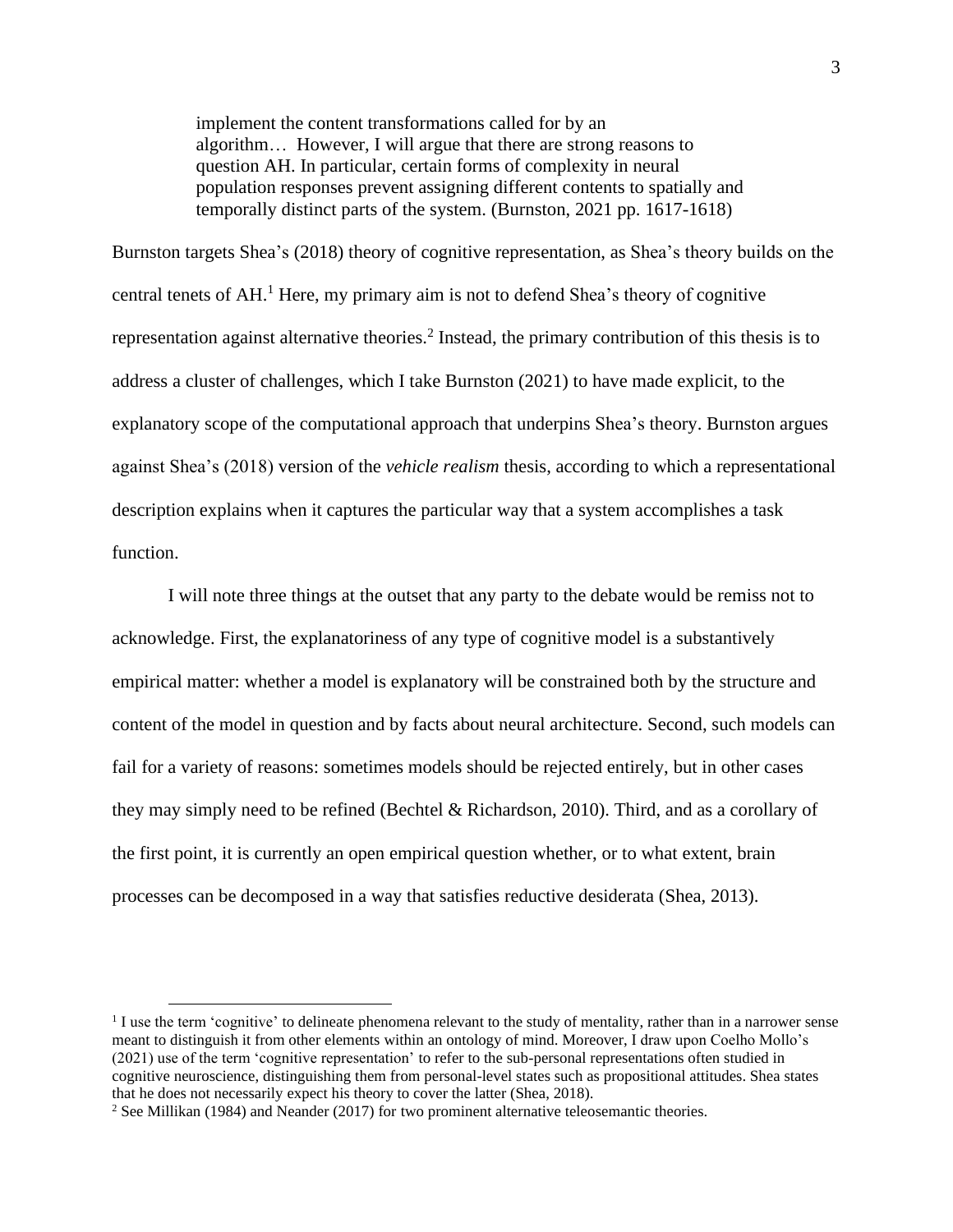Recapitulating Shea's (2018) theory of cognitive representation falls outside the scope of this thesis, but in order to adequately address Burnston's challenge, it will be necessary to articulate some of the key features of Shea's account. First, I will provide some initial remarks about terminology. For the purposes of this discussion, the term *vehicle* will be used to refer to a concrete, physical part of a system that carries representational content. Parts of the brain can be vehicles, where 'parts' refers broadly to everything from parts of neurons such as dendritic spines, to neurons themselves, to functional assemblies of neurons, and entire brain regions. The term *content* will be used to refer to what a vehicle represents*.* For example, if brain area MT represents information about motion direction in some experimental context, then MT is a vehicle of content of motion direction information (Burnston, 2016).

Additionally, I will use the term *algorithm* to refer to a series of well-defined steps for achieving some input-output mapping, and the term *computation* to refer to an input-output mapping (Marr, 2010).<sup>3</sup> For example, recognizing a specific person may depend upon sequentially calculating basic visual features, such as edges and orientations, and then higherlevel configurational properties, such as facial characteristics, and so on. Often times, more than one algorithm will be suited to a given computation. On Shea's view, identifying the actual algorithm that the brain uses to accomplish a task allows us to determine which contents to assign to which brain regions (Shea, 2018). For instance, multiple algorithms might be suitable for computing the distance between oneself and some object. The idea is that, among the possible algorithms, there is a fact of the matter about which one is playing out within the brain.

<sup>&</sup>lt;sup>3</sup> At least according to some, algorithmic computation is a form of digital computation, in that it involves manipulating strings of digits (Piccinini & Scarantino, 2011). However, here I assume that not all algorithmic processes are digital. Instead, I take algorithms to be step-wise processes consisting of discrete transitions between internal states, which is compatible both with Shea's view and with the view that neural computation may be a nondigital, or *sui generis* form of computation (Piccinini & Bahar, 2013; Piccinini, 2020). On my view, the brain may implement algorithms even if its processes do not involve digital computations.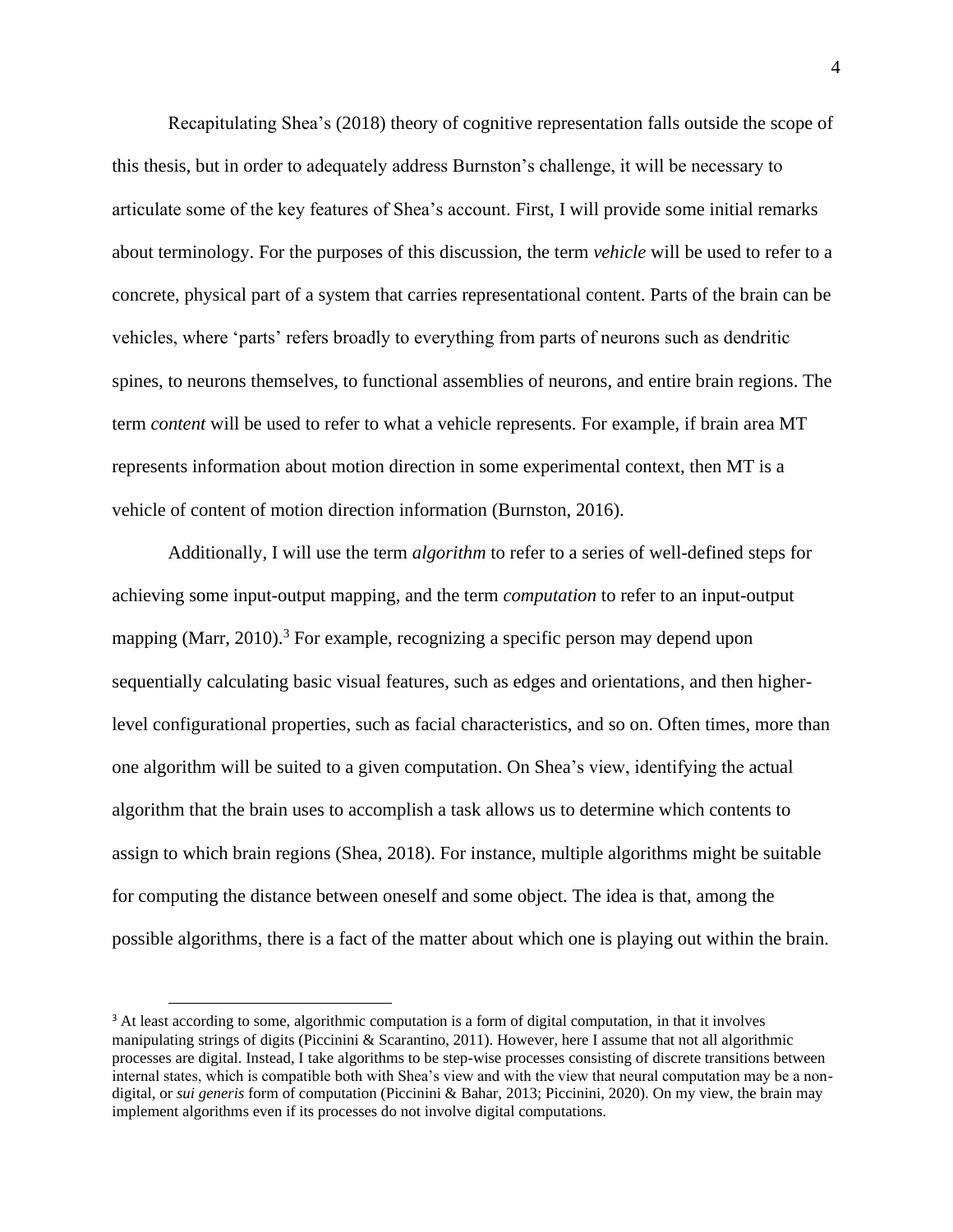According to Shea, vehicles carry content in virtue of bearing *exploitable relations* to the world (Shea, 2018). An exploitable relation is, straightforwardly, a kind of relation that an organism or system can take advantage of when performing a task. Shea describes two types of exploitable relations: correlation and structural correspondence. Correlations can be exploited when they are informative of the probability of world conditions. For example, the firing of a group of neurons in my brain may indicate a greater probability that the driver in front of me has applied the brakes. Internal processes are sensitive to this information, allowing me to quickly deduce that I should apply my brakes. Shea's discussion of structural correspondence is complex. Leaving out some detail, Shea considers a structural correspondence to be a homomorphism, or mapping, between relations on vehicles and relations on what those vehicles represent. For example, Shea cites the well-known study of 'place cell' firing in rat hippocampus as evidence that structural correspondence can obtain in the brain. Place cells are groups of hippocampal cells that fire when animals travel to certain spatial locations (Grieves et al., 2020). Neuroscientists hypothesize that rats can exploit the map-like relations between sequences of place cell firing and spatial routes to determine how to run mazes more efficiently (Shea, 2018).

Shea's (2018) theory also utilizes the notion of a *task function.* A task function is a system output 1) that can occur for some range of inputs and in a variety of contexts, and 2) that the system has been stabilized to produce. To understand the first criterion, it will be helpful to consider the following example. If part of the brain functions to produce information about object class (animate or inanimate, for instance), it should be able to do so regardless of whether a person is browsing in a museum or hiking in the forest. Moreover, it should be tolerant to some variation in input properties, such as shape and size. For example, it should be able to classify both cats and humans as animate, even though there are some obvious differences. The second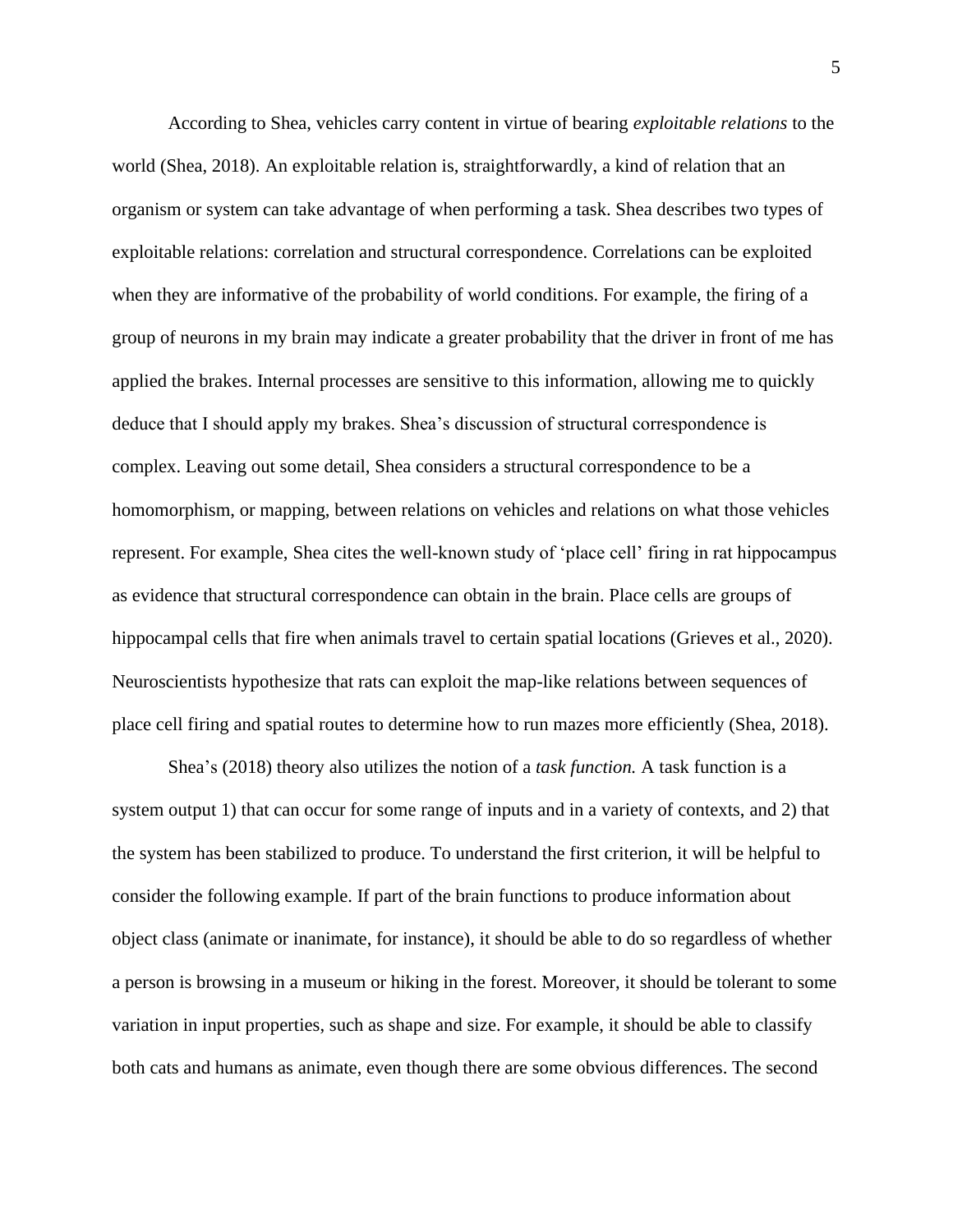criterion pertains to the notion that systems tend to produce certain outputs because doing so in led to positive consequences in the past. For instance, natural selection facilitated the development of internal sensory functions, such as tactile, auditory, and visual functions, because organisms that could not appropriately detect variation in the environment did not survive. However, other learning mechanisms, such as classical conditioning or learning with feedback, can also stabilize function in the relevant sense, and may do so within shorter periods of time.

Shea acknowledges the fact that the two exploitable relations he discusses – correlation and structural correspondence – are both ubiquitous within the brain (Shea, 2018). For example, firing within an area of cortex can spuriously correlate with firing in other brain areas, and with very many external conditions. This gives rise to a substantive question about how we are supposed to determine which correlations are privileged with respect to content ascriptions. Shea introduces the notion of *unmediated explanatory* (UE) information to deal with this problem.<sup>4</sup> Shea defines UE information as follows:

> The UE information carried by a set of components  $R_i$  in a system S with task functions  $F_i$  is the exploitable correlational information carried by the  $R_i$  which plays an unmediated role in explaining, through the  $R_i$ implementing an algorithm, S's performance of task functions  $F_i$ . (Shea, 2018 p. 84)

Most simply, UE information picks out the content that best captures a component's functional contribution to an algorithmic process that explains a given behavioral capacity. As discussed, one of the problems that this move addresses is the problem of how to determine, among coextensive correlations, which content to ascribe to a brain region. The central idea is that a particular correlation may be more explanatory of a component's functional contribution to a

<sup>4</sup> Shea also introduces the idea of an unmediated explanatory structural correspondence*,* but the distinction between UE information and UE structural correspondence will not bear upon this discussion. Therefore, I will refer to UE information as a placeholder for both.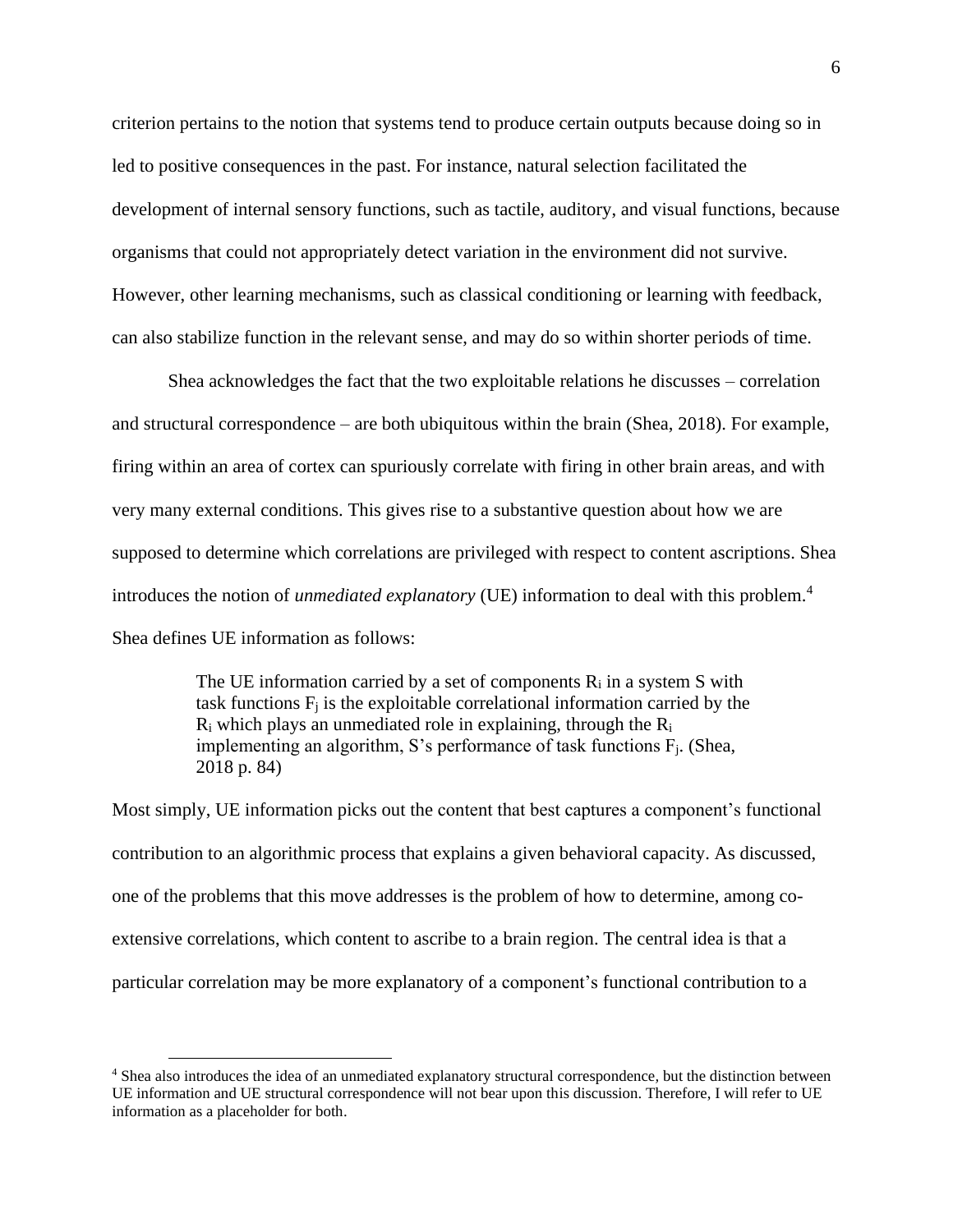cognitive process than other correlations. For example, within some experimental context, firing within a brain area (say, FFA) might correlate with the following conditions: *an object is present, an animal is present,* and *a face is present.* In order to determine which of these correlations best explains component functioning, we need some way of testing for the region's specific contribution to task performance (Shea, 2018). To draw an example from cognitive neuropsychology, a patient with an injury to the area might be capable of recognizing objects and animals, but incapable of recognizing faces. Careful investigation might shift the balance of evidence in favor of the hypothesis that the region contributes to successful task performance because it transforms inputs so as to make face-specific information available to the cognitive system (Davies, 2010). In that case, face-specific information would be the UE information carried by the area. Accordingly, if damage to the region did not inhibit task performance, that would be a good reason to believe that it did not carry UE information about the task.

The keystone of Shea's view is the linking of UE information with representational content: Shea claims that if a component carries UE information about world condition C*,* then that component represents C (Shea, 2018)*.* This move allows Shea's theory of representation to appeal to certain influential research strategies prevalent within the mechanistic explanatory framework – namely, decomposition and localization. Decomposition and localization respectively involve analyzing the functioning of an entire system into subfunctions and mapping subfunctions to distinct system components (Bechtel & Richardson, 2010). Bringing this strategy to bear upon the study of behavioral capacities can render algorithmic models of information processing that can then be tested against measures of brain activity (Love, 2015). Shea outlines the approach as follows:

> The first step is to find which computations the subjects could be performing: algorithms that are capable of producing the observed pattern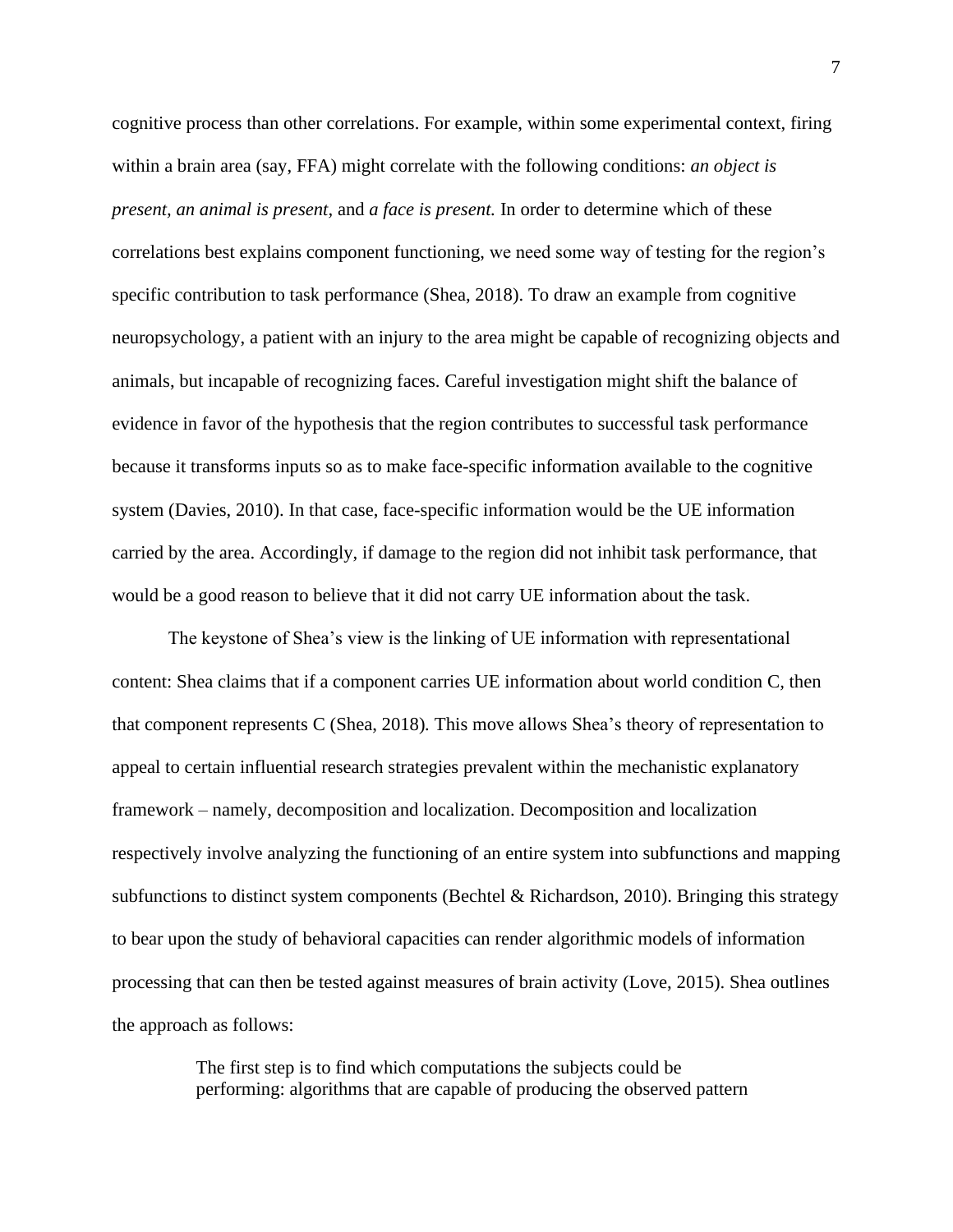of behaviour… The second step is to go into the brain to see which potential algorithm is most consistent with neural activity… When areas show up as potentially representing quantities called for by the algorithm, we check that it is plausible, in terms of neural architecture, that they are computing those quantities in the right sequence (Shea 2018, p. 85)

The strategy thus proceeds by decomposing a cognitive function into subfunctions, determining the kind of UE information that would be necessary for carrying out those subfunctions, and then looking for evidence of where that information is present within the brain. Representations are then identified as components of the brain's information processing mechanisms (Bechtel, 2014).

Researchers have pursued this type of strategy while adopting increasingly sophisticated analytical methods*.* As a case in point, the following passage from Roskies (2021) captures the manner in which a multivariate model-based fMRI technique called representational similarity analysis (RSA) (Kriegeskorte et al., 2008) can be used to develop and guide hypotheses about algorithmic transformations of content within the brain:

> If RSA reveals a stimulus or task feature that at one stage of processing contributes to differences in the similarity space, but at a next stage that feature appears as an invariant, we can make inferences about the underlying computations and/or intervening representations. For example, in early visual cortex face stimuli do not cluster together in RDMs, but in higher levels of the visual pathway, such as IT, they form a distinct similarity cluster. In a later stage, similarity measures for individual faces do not differ even when the face stimuli are presented in different orientations (Guntupalli et al. 2017), suggesting that identity is computed between these stages of the visual hierarchy. By allowing us to probe which kinds of stimuli or behaviors result in invariances in the similarity matrix, and to look for the emergence of such invariants, we can infer where and when in the processing hierarchy certain higher-order properties are computed/extracted from the signal. (Roskies, 2021 p. 5929)

This support is tentative, and the RSA method makes assumptions, some of which move beyond the assumptions of more traditional neuroimaging analyses (Gessell et al., 2021; Roskies, 2021; Weiskopf, 2021). On my view, hypotheses about cognitive functioning and representation will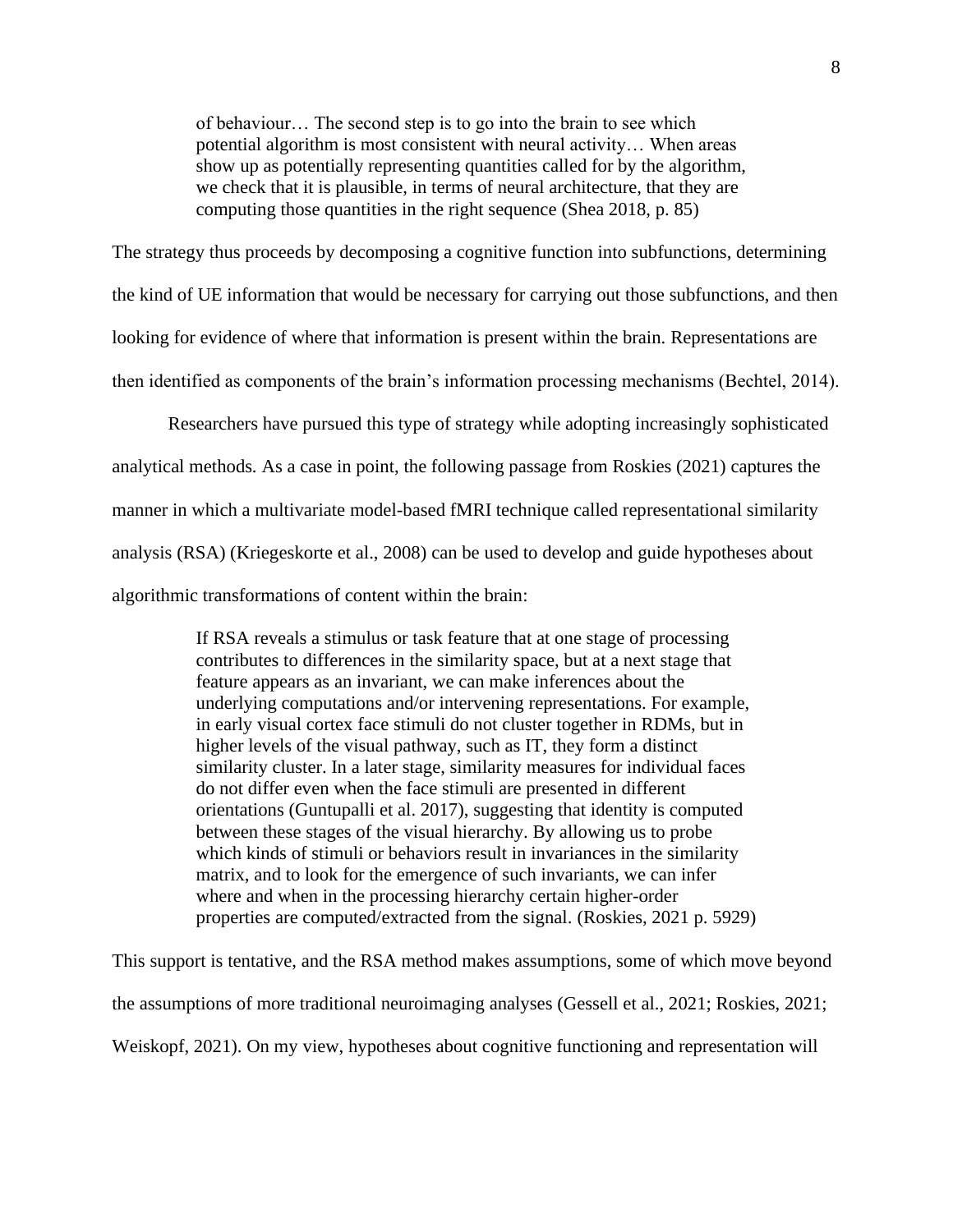ultimately need to be underwritten by interventions.<sup>5</sup> However, the foregoing practices compel further investigation of the prospect of localizing representations in the brain. Where possible, success will translate into an increase in the interpretability of brain dynamics (Kriegeskorte & Diedrichsen, 2019; Shea, 2013).

<sup>5</sup> See Woodward (2003) for an account of interventions of the relevant sort.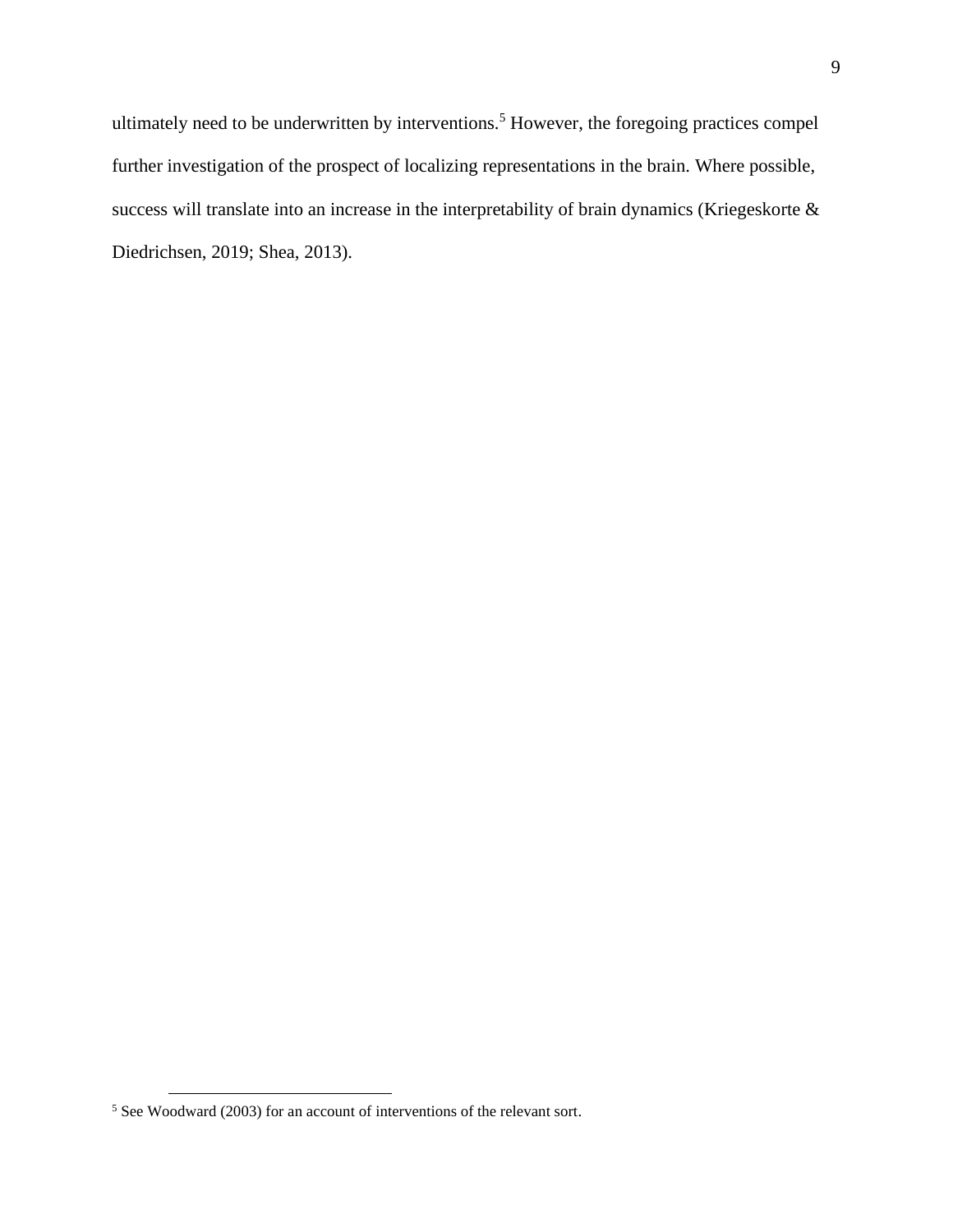#### **3 POPULATION ANALYSIS AND DIMENSIONALITY REDUCTION**

<span id="page-18-0"></span>In this section, I focus on a cluster of objections that critics have raised to the idea of localizing cognitive function in this manner. Some critics have expressed doubts about the usefulness of decomposition and localization for explaining cognitive processes (Silberstein & Chemero, 2013). Along similar lines, other critics have noted that entire brain networks can carry information about multiple experimental parameters, or conditions, and they contend that this suggests that the representations of those parameters are not localizable to distinct parts of active cortical systems (Anderson, 2014; Burnston, 2021). Burnston (2021) has recently raised an argument to this effect that draws upon machine learning tools often used to reduce the dimensionality, or to provide useful mathematical summaries of, the variance in complex neuroscientific data. Burnston argues that these techniques militate against localizing distinct informational contents to distinct parts of the brain. Moreover, he suggests that we should all but abandon the aspiration of explaining cognitive processes algorithmically – an aspiration that has been a long-standing goal of cognitive science (Weiskopf, 2021).

To illustrate the concerns that Burnston voices, it will be helpful to describe the groundwork of a certain type approach to neuroscientific data analysis that has been increasingly discussed within the philosophical literature – the 'Hopfieldian' approach, or population doctrine (Barack & Krakauer, 2021; Ebitz & Hayden, 2021). The population doctrine maintains an explanatory focus on patterns of activity distributed across entire neural populations, rather than on the distinct activities of individual population constituents, such as subpopulations of neurons. For example, Willett et al. (2020) pursued this approach when investigating how information about limb movement is reflected within the 'hand knob' region of premotor cortex. They discovered that movements of multiple parts of the body could be decoded, in the sense of being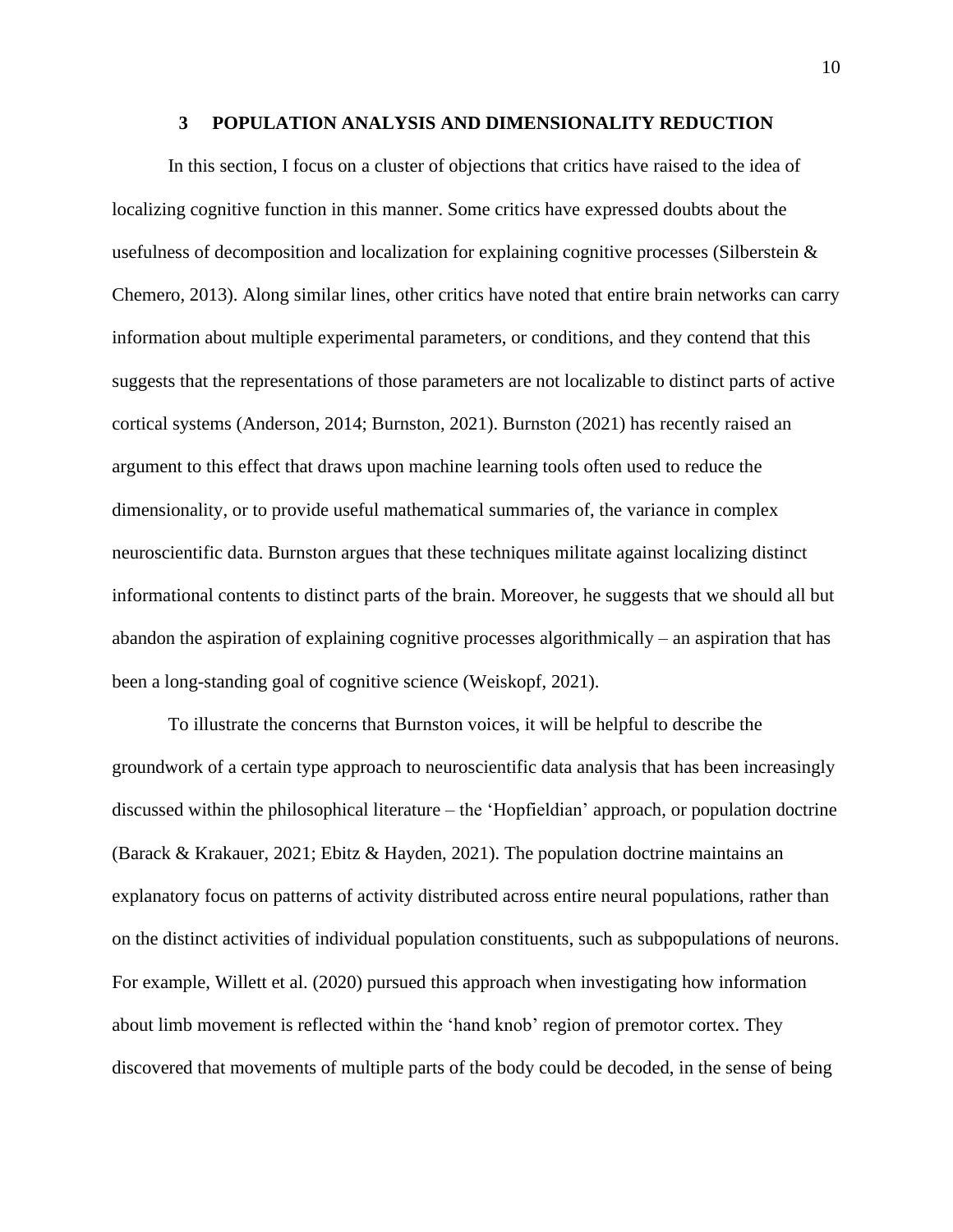reliably readout by a pattern classifier, from distributed patterns of population activity. The researchers took this result to undermine the formerly prominent motor homunculus model of movement processing that assigned responsibility for controlling distinct parts of the body to distinct parts of motor cortex. Thus, by focusing upon distributed patterns of activation in the target system, the researchers claim to have made headway in explaining how the motor system functions to track and produce movement.

Willett et al.'s (2020) study is exemplary of the population doctrine. The approach is characteristically distinguished by 1) a focus on distributed patterns of system activity and 2) the development of tools and models that purport to capture the global dynamics of the system. Researchers have adopted the approach in the study of motor functioning (Vyas et al., 2020), perceptual decision-making (Mante et al., 2013), and in the synthetic neurophysiology of recurrent networks (Fanthomme & Monasson, 2021).

Philosophers such as Burnston (2021) and Anderson (2014) argue that this populationfocused approach to cognitive explanation militates against the localization of representations in brain systems. For instance, Burnston claims that population-focused researchers often deploy dimensionality reduction techniques, which provide useful mathematical summaries of how population activity varies with task conditions, and that these techniques undermine algorithmic explanation because they suggest that neural systems function to represent information in a distributed, rather than localized, manner. In particular, Burnston argues that these methods undermine Shea's (2018) approach to cognitive representation because they call into question two key theses that underwrite his view – *injective mapping* and *causal isomorphism* (Burnston, 2021). Burnston claims that injective mapping requires distinct contents to be mapped onto spatially and functionally distinct vehicles, as opposed to being mapped to shared,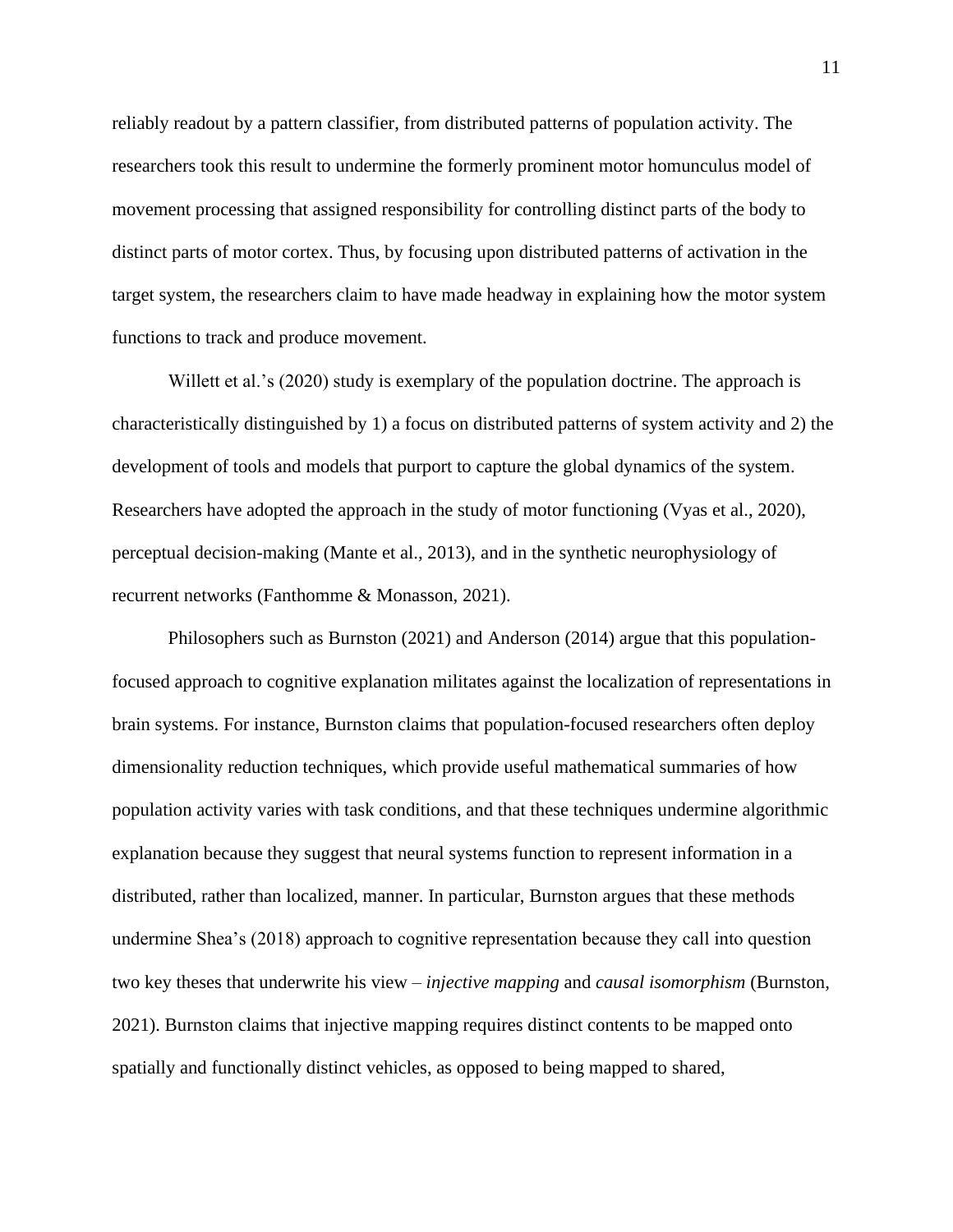multifunctional vehicles. He also claims that causal isomorphism requires there to be welldefined, discrete causal transitions between vehicles that mirror those posited within an algorithm.

However, Burnston argues that the techniques that systems-focused researchers use to reduce the dimensionality of complex data render algorithmic explanations of neural functioning untenable (2021). To clarify the nature of Burnston's challenge, more must be said about dimensionality reduction. Dimensionality reduction tools such as principal components analysis (PCA) and linear discriminant analysis (LDA) are often deployed in order to find dimensions of variation that best capture the structure of clouds of data points.<sup>6</sup> In neuroscientific applications, these dimensions are most often viewed as weighted patterns of neural activation which, when combined, yield back the unprocessed data. As a simple illustration, consider *Figure 1,* from Cunningham & Yu (2014).



*Figure 1 (from Cunningham & Yu, 2014)*

<span id="page-20-0"></span>On the left, time series data recorded from individual neurons trace out different activity trajectories. At center, the activity of the three neurons is transposed into a three-dimensional state space where the population trajectory can be modeled as a lower (two) dimensional

<sup>6</sup> For a canonical review, see Cunningham & Yu, 2014. The details distinguishing PCA from LDA and other forms of dimensionality reduction are not relevant for the purposes of this discussion.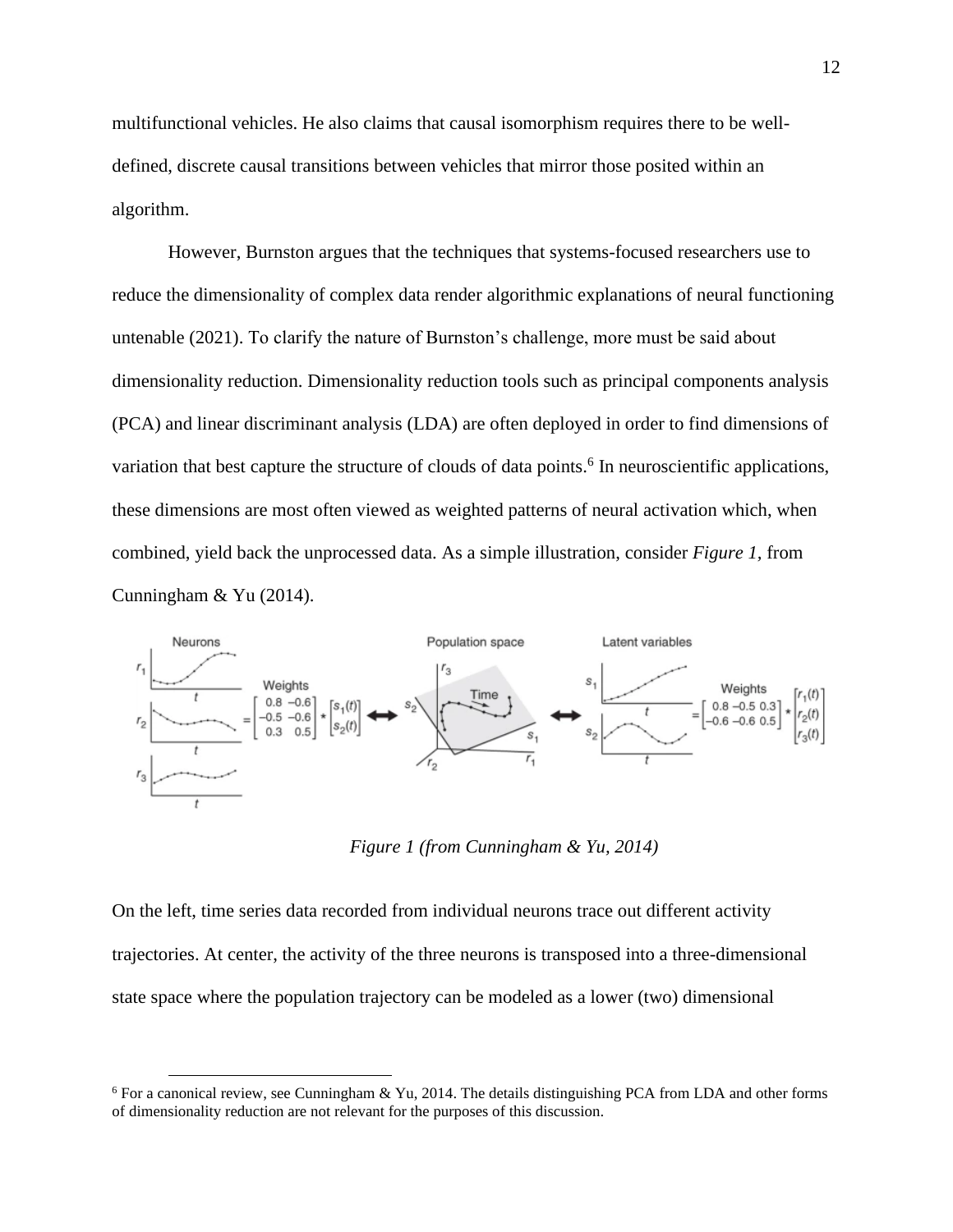trajectory.<sup>7</sup> On the right, it is shown that this lower dimensional trajectory can be decomposed into two separate weighted basis, or constituent, activation functions that capture much of the variance in the population trajectory. Because these weighted basis functions are linearly superposed to re-obtain population trajectories, they are often conceived as 'latent variables' inherent in the activity of populations. For this reason, Burnston argues that dimensionality reduction techniques can be useful for simplifying the complex behaviors of neural systems which resist an obvious functional decomposition, or which exhibit mixed-selectivity, in the sense of being activated by multiple distinct experimental task parameters (Burnston, 2021).

The upshot, according to Burnston (2021), is that these techniques do not support dividing neural systems into distinct vehicles that represent distinct contents, and they thus undermine the possibility of achieving an injective mapping between the steps of algorithms and the components of brain systems. Additionally, Burnston argues that these techniques undermine causal isomorphism, as causal isomorphism requires contents to be transformed into other contents during subsequent processing stages. He argues that, if there is overlap between the vehicles that carry the represented contents, then their interactions do not amount to the transformations between contents called for by an algorithm, and causal isomorphism does not obtain.

Burnston (2021) locates a particular difficulty for AH in the fact that dimensions of variation are often drawn from the activity of the entire system targeted by an analysis, rather than from the activities of subpopulations. By drawing our attention to this, he intends to demonstrate that these analyses privilege global functional properties, and therefore tell against Shea's view. Consider the following claims:

 $<sup>7</sup>$  A state space is, most simply, a grid-like theoretical space meant to capture all of the possible states that a system</sup> might be in.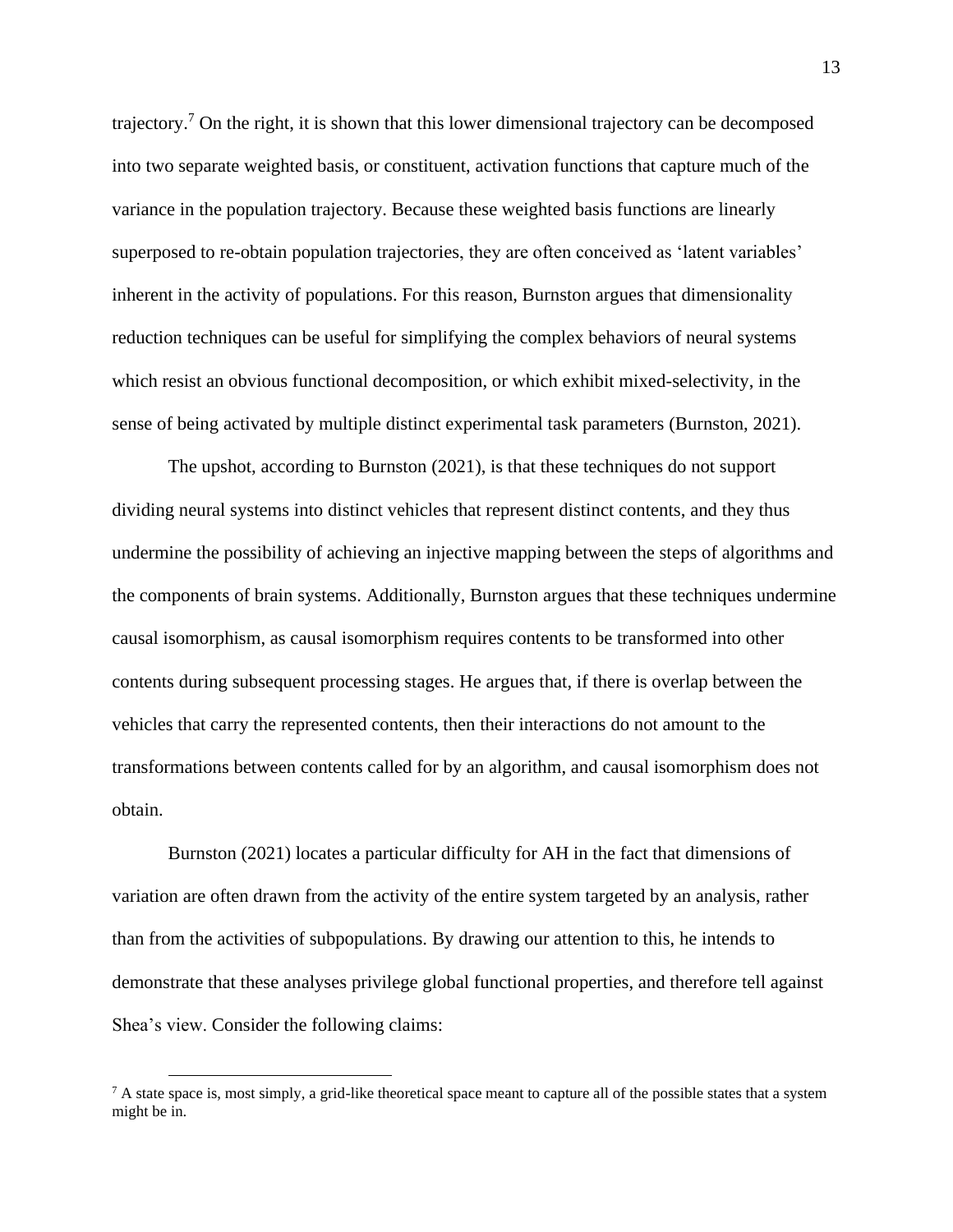…representations are realized as trajectories in the state space of a whole population, rather than as isolated to distinct parts of that population. Hence, injective mapping is false. (Burnston, 2021 p. 1620)

What is important about this, for current purposes, is that any measure of representation of a particular variable is taken to be constituted by the whole population, rather than by distinct parts within that population. If so, then the system cannot be divided in the way AH recommends. (Burnston, 2021 p. 1624-1625)

This claim exemplifies a distinctive critique of computational and algorithmic explanation in cognitive neuroscience based on dimensionality reduction. On this critique, representations aren't localizable components of a functioning cognitive system, but are instead constitutive patterns or modes of activation of the system, and the graded nature of pattern evolution can prevent us from ascribing distinct contents to distinct stages of activity.<sup>8</sup> Consider Willett et al.'s (2020) analysis of the dynamics within the 'hand knob' region in light of this critique. The researchers concluded that, rather than being confined to functionally distinct subpopulations, information about movement related to various parts of the body was reflected within principal components drawn from the entire area. Furthermore, they found that information about multiple limb movements was reflected within the activity of the system at once – an idea that the researchers refer to as "compositional coding" (Willett et al., 2020 p. 396). With respect to this case, it seems Burnston would argue that limb movement representations are entangled in the activity of the whole population.

Burnston (2021) cites several studies to support his view. In one, Hunt et al. (2015) performed an experiment in which macaque monkeys were trained to choose between pictures that were associated with distinct magnitudes of reward. The researchers performed PCA on local field potential time series data gathered from several prefrontal cortex (PFC) subareas. The

<sup>8</sup> Despite the novelty of the machine learning techniques cited by Burnston, a version of the critique was anticipated by connectionist thinkers, such as Smolensky (1988) and van Gelder (1992).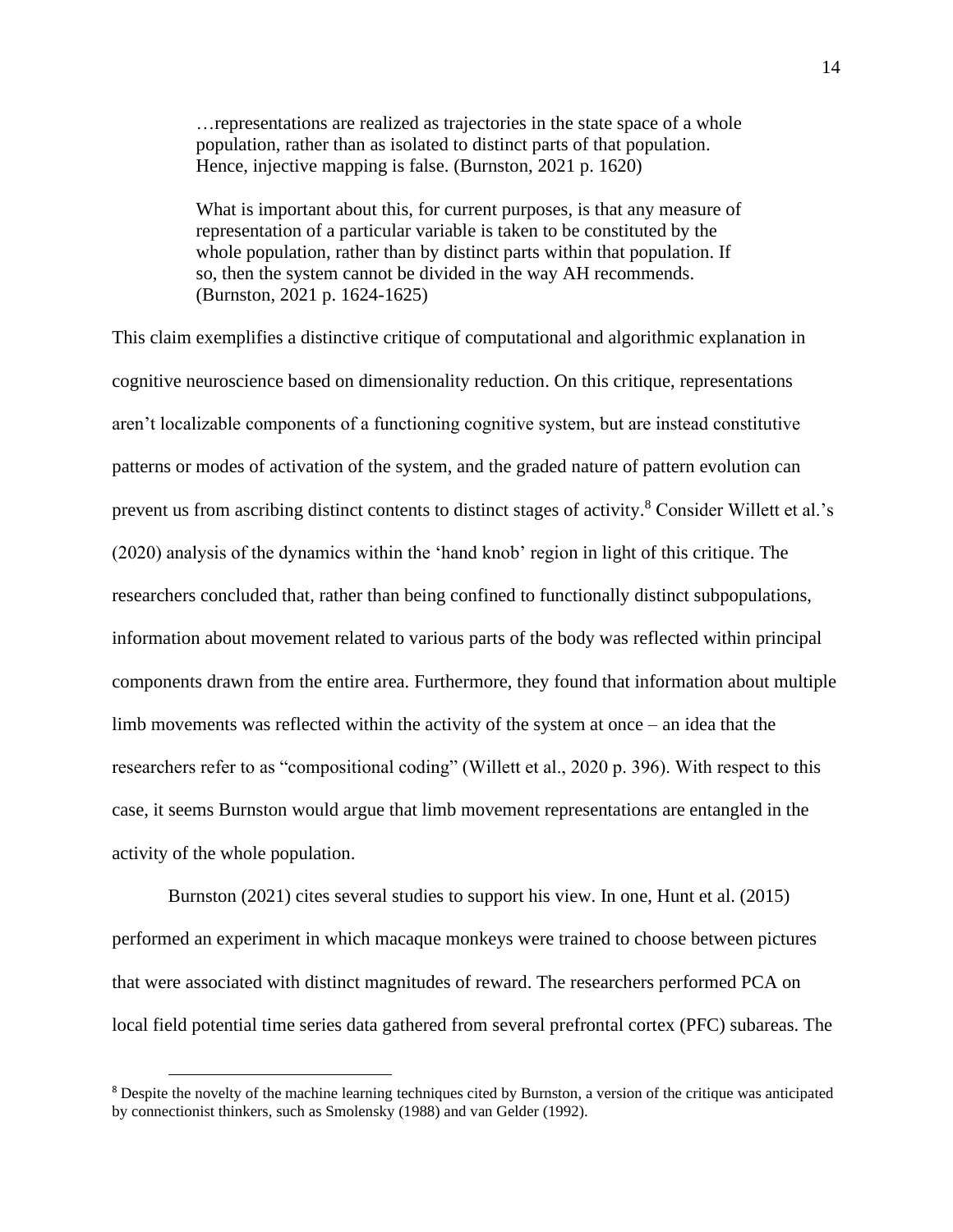PCA revealed that the second principal component was correlated with the speed of activity ramp-up and had higher weights on high value trials (Burnston, 2021; Hunt et al., 2015). Hunt et al. took these results to suggest that the calculation of chosen value was an emergent property of population dynamics, and Burnston claims that this suggests that a representation of choice cannot be injectively mapped to a subpopulation or a temporal stage of system activity.

However, Burnston's (2021) critique draws much of its force from a study conducted by Mante et al. (2013). Mante et al. attempted to analyze the dynamics within the macaque PFC during a perceptual decision-making task. In the task, macaques were trained to respond selectively to a dot field stimulus based on a context cue. The field varied both in terms of predominant color (red or green) and in terms of the predominant direction of motion (left or right). The researchers presented the monkeys with a context cue that indicated whether they should select for predominant direction of motion or predominant color. The animals were trained to respond by saccading either to the left or to the right. Stimulus aspects were mixed in a way that was difficult to interpret at the level of individual neuron activations, but PCA revealed that motion, color, context, and choice information were all distinguishable at levels of activation in the population (Mante et al., 2013). Burnston argues that this suggests that the functional properties of the system aren't explainable via Shea's framework, because the principal components corresponding to each task parameter were all weighted positively for the entire population over the duration of the task (Burnston, 2021).

Notably, Shea attempts to apply his account to the Mante et al. (2013) study by modeling the context as an input, various combinations of predominant color and predominant motion direction as a second input, and a processing step which converts these two inputs into an action cue (Shea, 2018). However, Burnston argues that Shea's model is incompatible with Mante et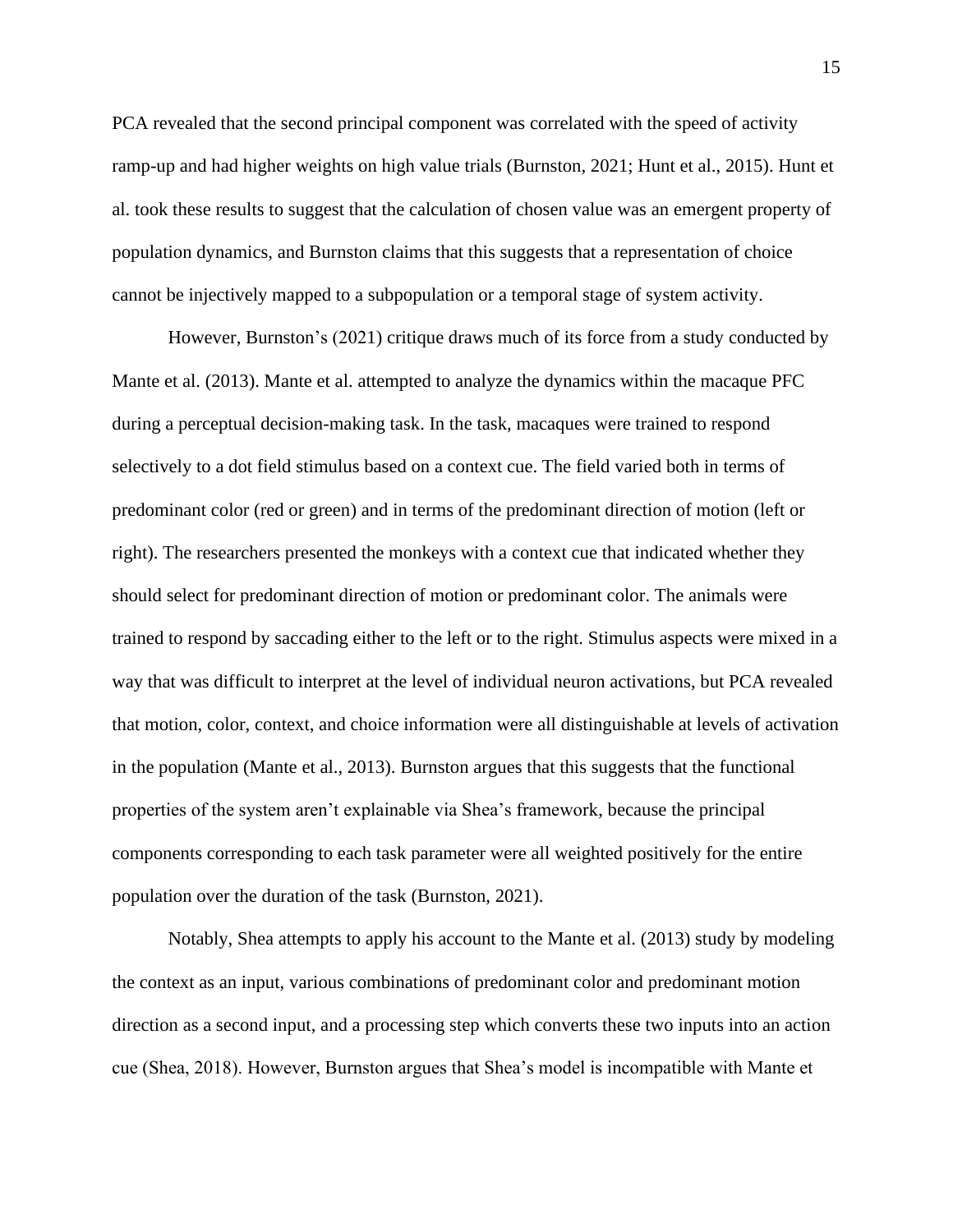al.'s (2013) analysis because the PCA results suggest that any representation of an action choice is present throughout the neurons in the population at each stage of activity (Burnston, 2021). Moreover, he argues that this representation is superimposed upon representations of motion, color, and context, suggesting that the entire population acts as a vehicle for all of those contents as it moves throughout a globally-defined state space. Ultimately, Burnston claims that his analysis deflates an algorithmic or computational explanation of the system's behavior, entailing a kind of arbitrariness that refutes Shea's version of vehicle realism.

Burnston (2021) proceeds to offer an alternative view of processing he calls *algorithmic coherence* (AC), according to which brain processes can be correlated with algorithmic transformations of content without being divisible into spatially and temporally discrete representations. For example, where Shea (2018) would speak of the causal processes occurring between functionally distinct subpopulations in terms of implementing the transformations of content called for by an algorithm, Burnston (2021) would say that many neural systems only appear to implement algorithms, but the distinct contents that are supposed to be mapped to the discretely-sequenced steps of an algorithm may be present during each stage of neural activity.

Burnston (2021) considers several objections to his arguments, the predominant one being that expanding our analyses to include other brain regions might reveal that algorithmic models capture brain functioning at larger scales, such as those typically studied by fMRI researchers. For example, perhaps if the Mante et al. (2013) analysis had sampled data from other brain regions, such as the visual cortices, the idea is that we would be able to conceive of the causal transitions between all of the sampled brain regions in terms of implementing the transformations called for by an algorithm. However, Burnston (2021) argues first that this would lessen the explanatory import of AH because it would render activity within brain regions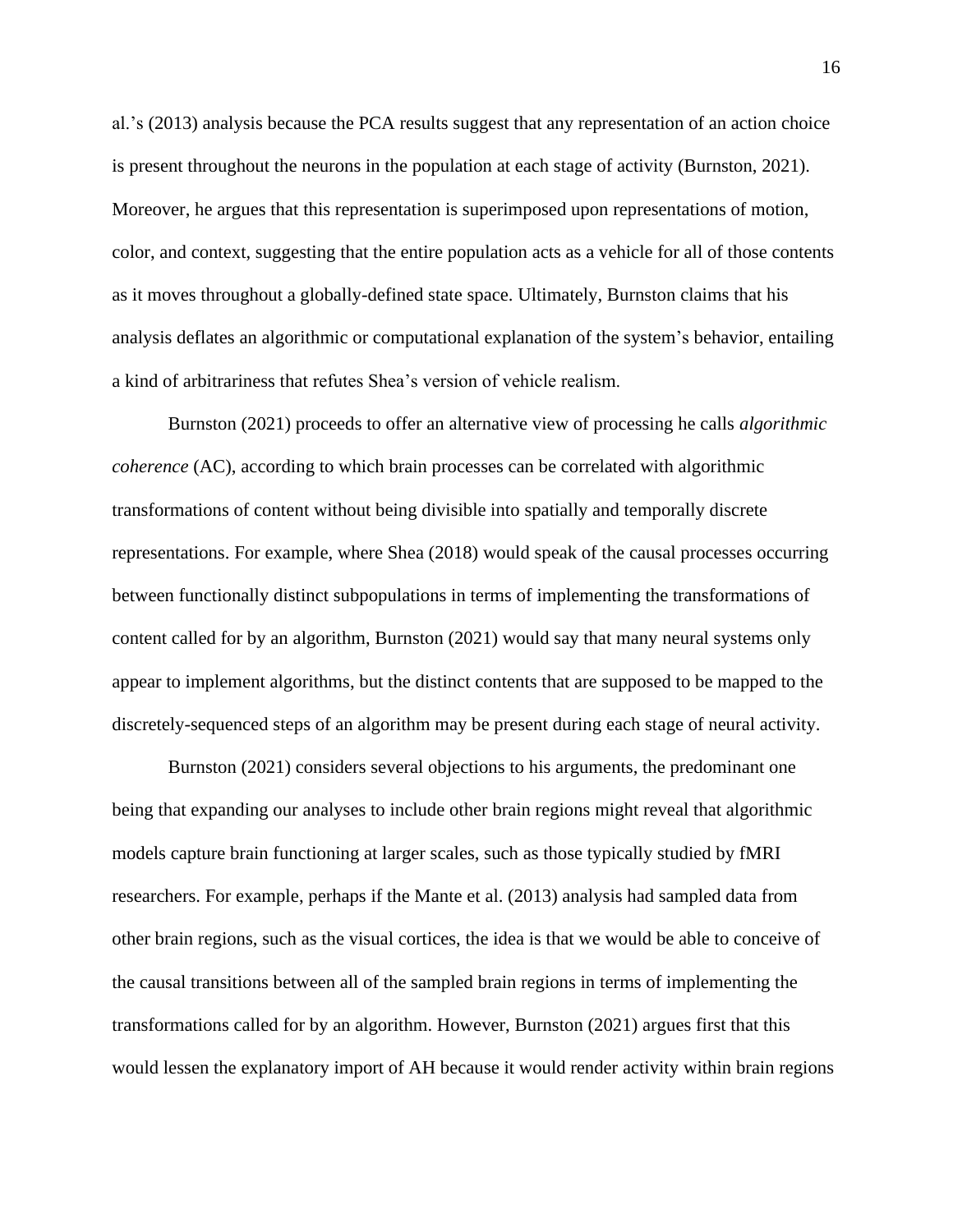opaque, and second that we have good evidence that even inter-regional brain networks reflect complex combinations of information in a way that precludes algorithmic explanation. He concludes by proposing an alternative conception of vehicle realism, according to which neural systems can have distinct vehicles representing distinct conditions just in case those conditions have distinct effects on system dynamics, and the dynamics fulfill a task function.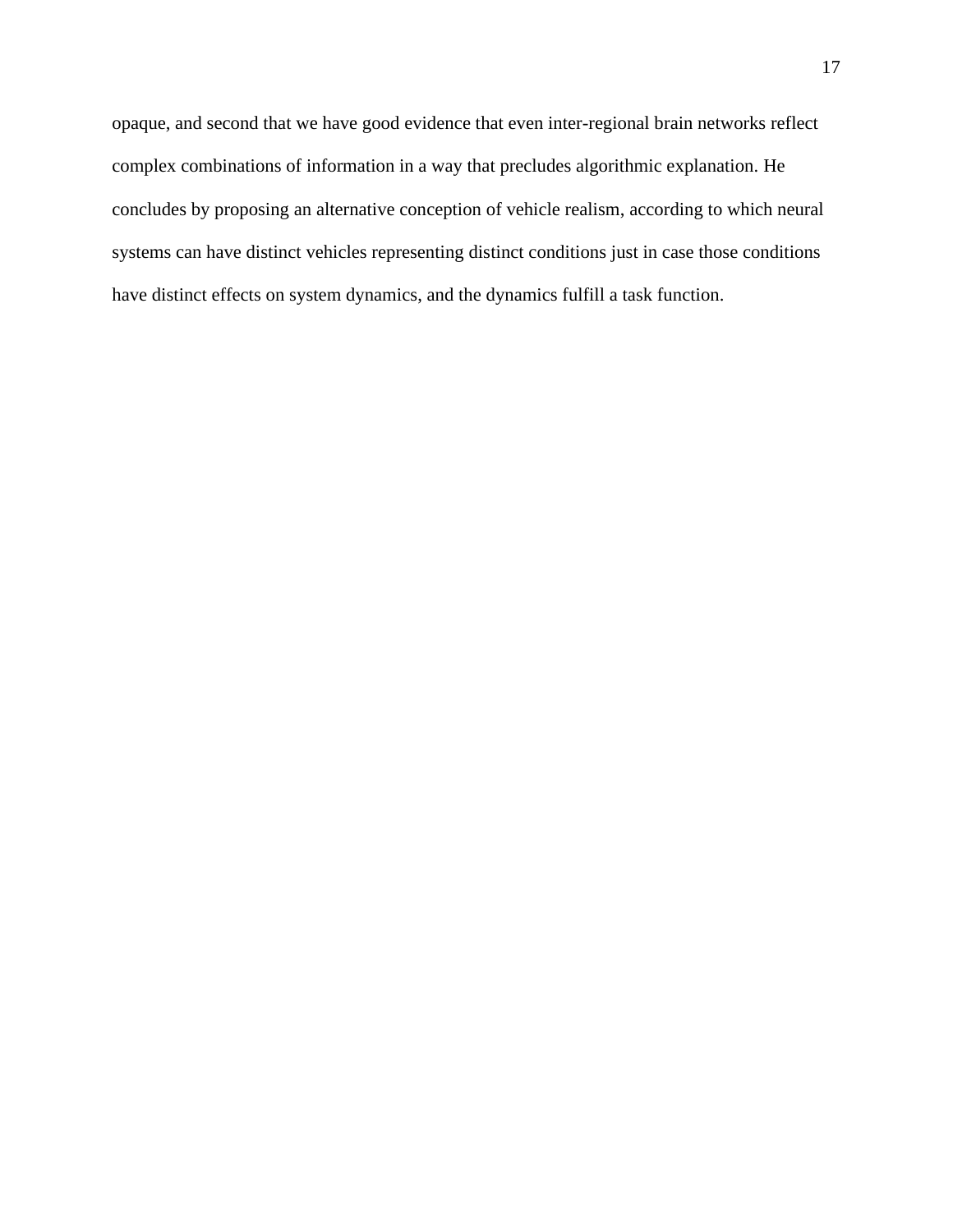#### **4 A DEFENSE OF ALGORITHMIC HOMUNCULARISM**

<span id="page-26-0"></span>In this section, I defend the prospects of algorithmic explanation in cognitive neuroscience in light of Burnston's critique. First, I consider a follow-up study of the Mante et al. (2013) data (Aoi et al. 2020), arguing that our interpretation of the system is not constrained in the way that Burnston (2021) suggests. I then turn to a discussion of research in theoretical neuroscience that focuses on the functional dimensionality and decodability of neural activity. I argue that the hypotheses advanced by these researchers allow us to understand why Burnston's critique of AH is problematic.

Recall that Burnston suggests that the primary issue of debate is related to the locality vs. globality of system functioning (Burnston, 2021). He argues that the prefrontal system targeted by Mante et al. (2013) epitomizes a non-decomposable system, in the sense that there is no way to divide the system into spatially and functionally distinct components or into temporally distinct processing stages. He therefore takes its process to be opaque to algorithmic analysis (Burnston, 2021).

However, I will argue that a follow-up study on this data gives us reason to doubt Burnston's interpretation of this system. Aoi et al. (2020) refined our understanding of this system's properties by performing a type of dimensionality reduction that allowed them to analyze fluctuations in how components captured variance over the course of the task. In agreement with Mante et al. (2013), the researchers found that each neuron carried information about every task variable due to the population's "broad tuning characteristics" (Aoi et al., 2020 p. 1410). However, these techniques also revealed that selectivity for task parameters changed for many neurons during the experiment. And, most critically, the researchers discovered that the activity of the population fell into discrete dynamical regimes, first mapping linearly onto an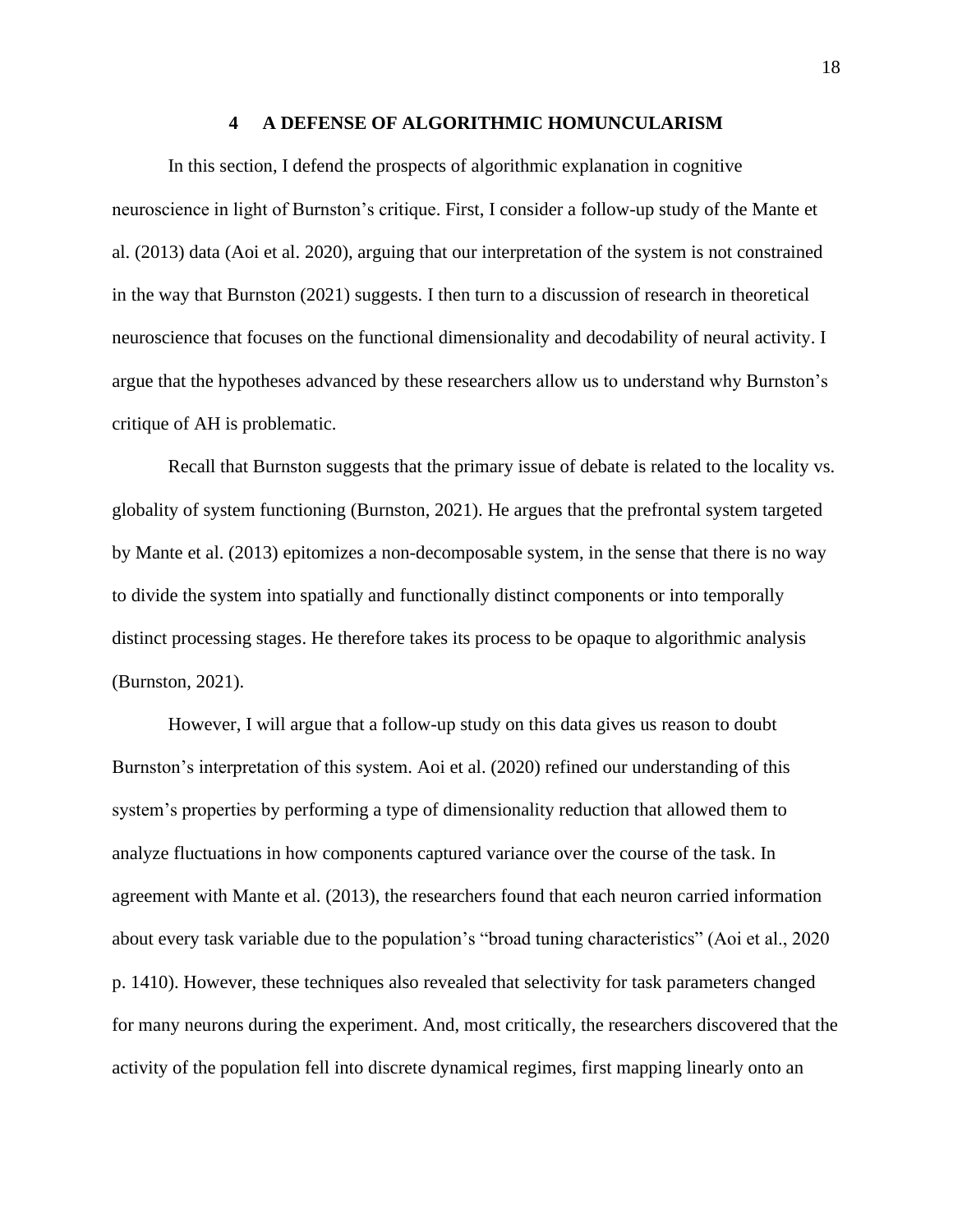"early" principal component for each variable, then entering a rotational phase in which it began mapping onto "middle" and "late" principal components that were intended to capture changes in selectivity – cf. *Figure 2* (2020 p. 1415).



*Figure 2 (from Aoi et al., 2020)*

<span id="page-27-0"></span>Note, from *Figure 2*, how task-related activity first mapped onto the initially explanatory dimension of variation for each parameter, and then began rotating onto the other (middle and late) dimensions. According to Burnston (2021), any representation of choice is the by-product of an ongoing competition between patterns of activation and, as such, he argues that the representation of choice is superimposed on representations of motion and color over the duration of the task. He argues: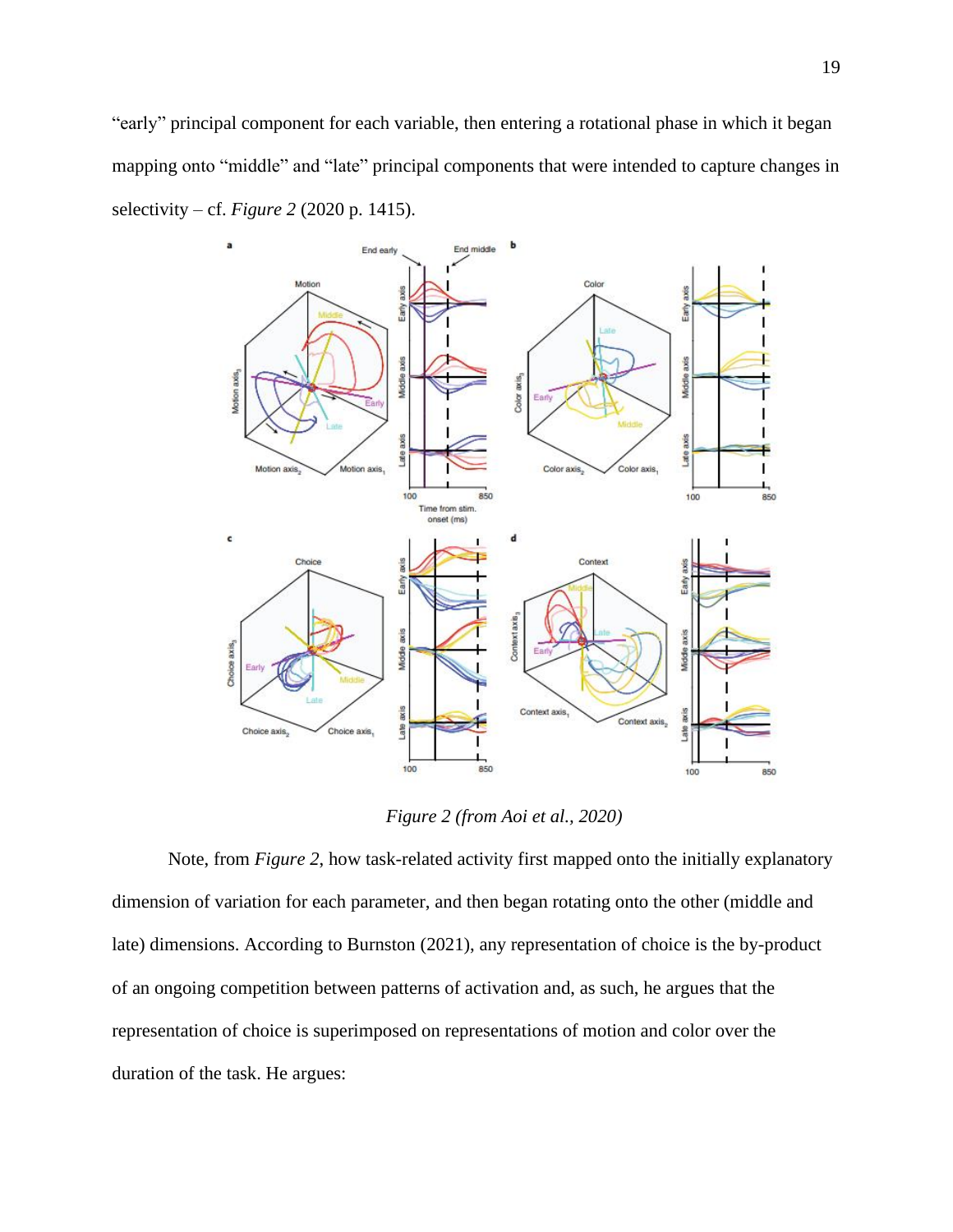What the temporal division requires is that there be a time at which one content is tokened, but the second content not tokened, and then a specific process that brings about that second content. But in the Mante et al. case, the task axes are constant features of the population response—every location in the PC space describes some place along the task axes. So, there is no temporal stage at which one content is tokened and the others aren't. Nor are there clear phases of transition between some represented contents and others. (Burnston, 2021 p. 1632)

However, Aoi et al.'s (2020) results open up the hypothesis space in a way that casts doubt on this functional interpretation. Specifically, consider the manner in which the researchers compare the transition from the linear to rotational dynamical epochs with the timing of near-peak choice discriminability:

> The temporal separation of the early/linear and rotational subspaces suggests that these are subspaces within which distinct computations are evolving or have independent sets of downstream targets… the present analysis indicates the possibility that the early epochs are concomitant with the temporal window that decision-making is performed. For example, the timing of transition between early and middle epochs is consistent with the timing of accurate decoding of the animals' decisions from single pseudo-trials… This evidence suggests that the transition from linear to rotational dynamics is a correlate of decision commitment. (Aoi et al., 2020 p. 1418)

In this passage, Aoi et al. advance a clear hypothesis about dividing system activity into distinct psychofunctional stages. Moreover, that hypothesis is guided by considerations about downstream decodability. Decodability does not entail representation, but there is some consensus that downstream neural structures need to implement a decoding process at least as complex as that of a linear classifier to *exploit* information transmitted from upstream structures, so considerations about decodability are often taken to constrain hypotheses about the representational properties of neural activity (Kriegeskorte & Diedrichsen, 2019). What is perhaps most notable about the later analysis is the fact that the researchers advance a sequencefocused perspective despite the presence of an informational mixture detected at the level of the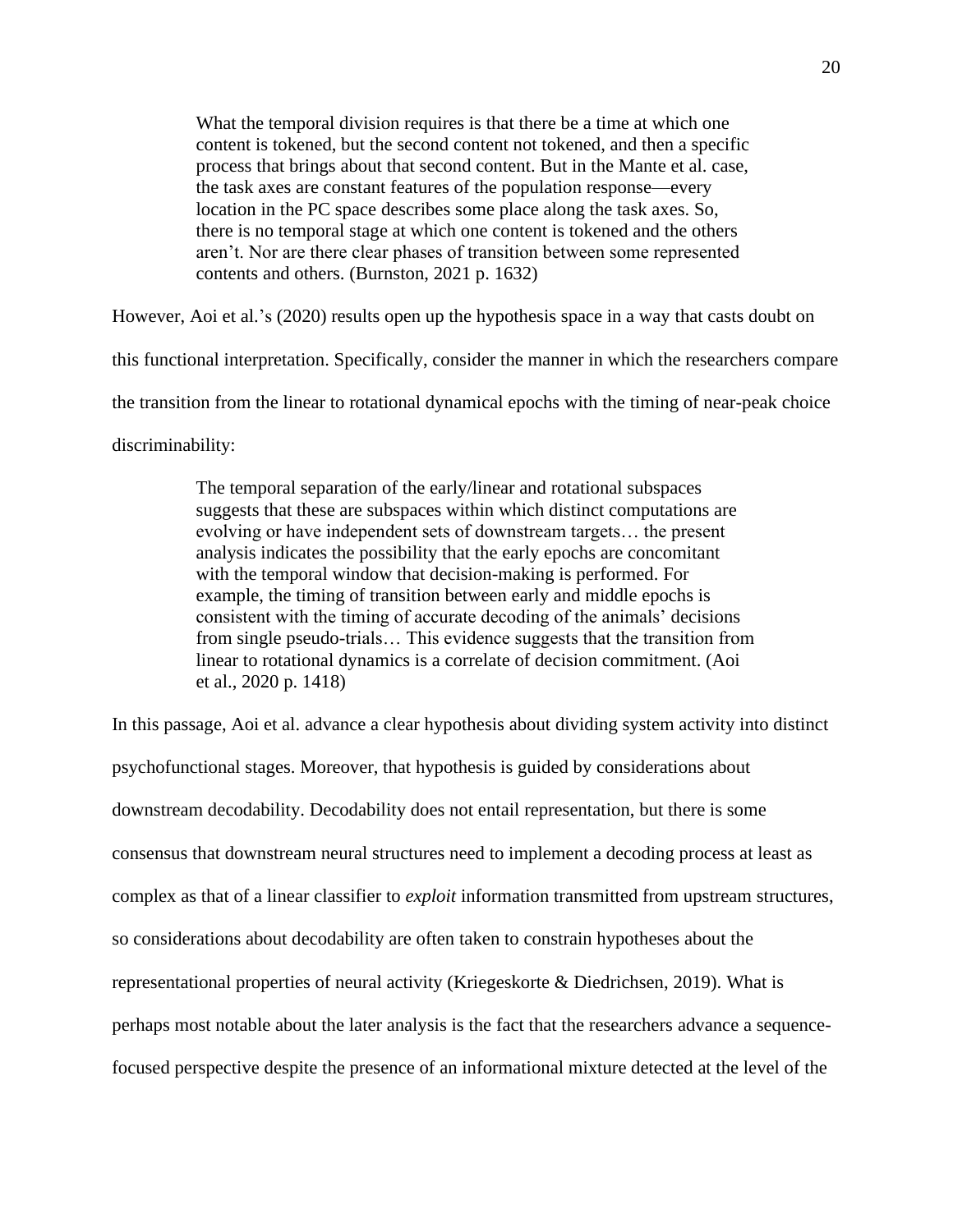PCA over the duration of the task. This suggests that the researchers believe that the consistently positive component weightings are compatible with the occurrence of a behaviorally relevant functional transition.

At this point in this discussion, it must be re-emphasized that the functional significance of the dynamical transition in question should be investigated with methods that can reveal its ground truth relation to behavior. However, the subsequent analysis provides tentative support for something more like Shea's (2018) proposal. That is, while the system first appears to behave as an evolving structure with several dimensions of variation, it subsequently transitions into some type of representation that can be exploited in order to carry out the task. More conservatively, Aoi et al.'s (2020) results should make us skeptical of the idea that this system's representational properties remain static over the duration of the task, calling into question Burnston's claim that temporal division would be arbitrary for this system.

An objection should be addressed. It might be objected that even if a processing transition occurs, we still do not get a genuine homuncular analysis, which requires mapping distinct subfunctions to *spatially* distinct parts of the system. Burnston (2021) takes this line. For instance, he briefly considers the idea that content transitions might be trackable through the temporal dynamics of neural populations, but he argues that this is insufficient to ground AH, writing that "AH implies both *spatial* and *temporal* divisions between distinct stages of processing" (Burnston, 2021 p. 1627, his emphasis). However, I consider this objection to be something of a red herring: if a behaviorally relevant functional transition occurs, then that undermines Burnston's claim that the representational properties of this system remain static over the course of the task, regardless of whether those properties can be mapped to spatially distinct parts of the system. The current argument is thus meant to undermine Burnston's claim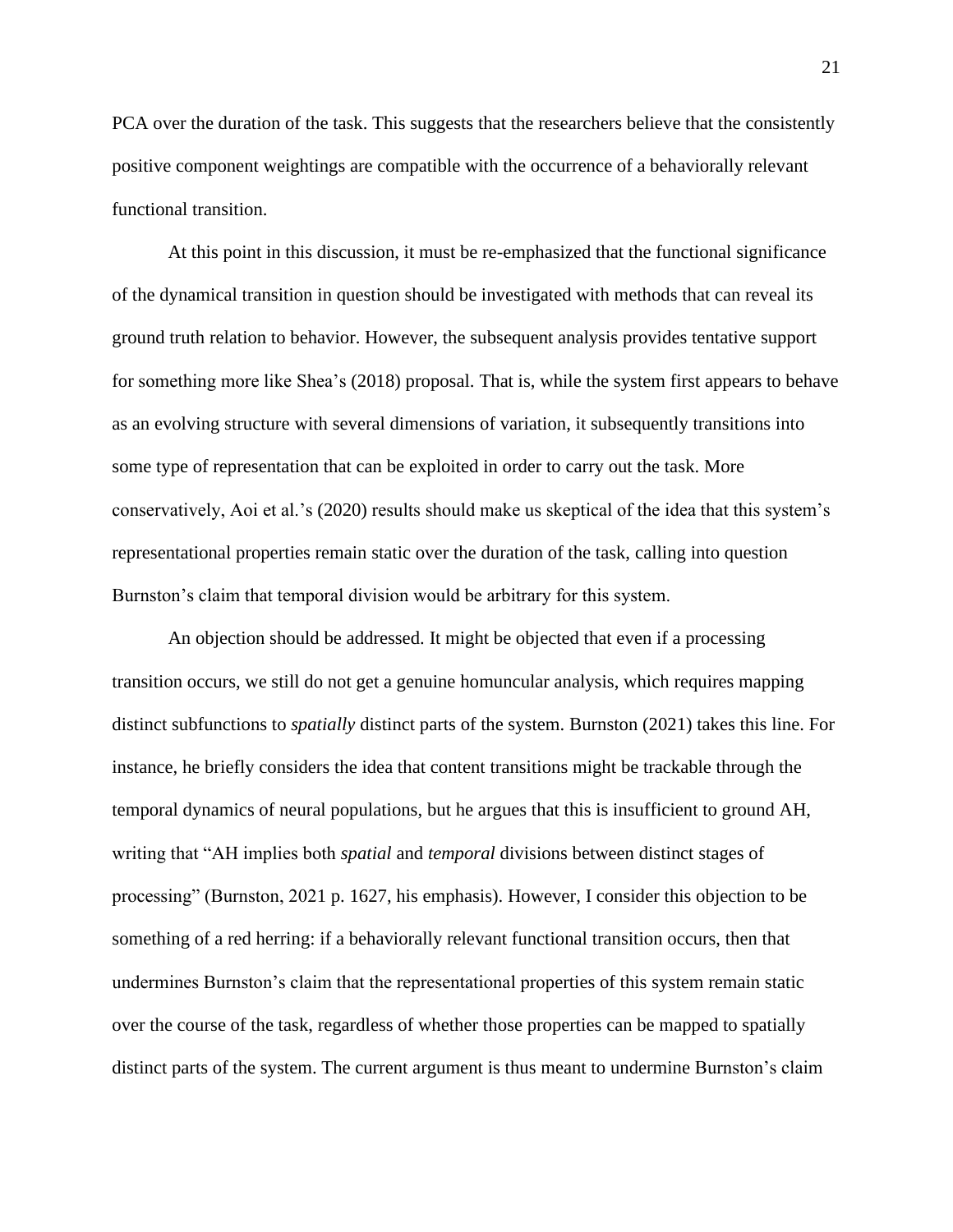that the PCA results suggest that a functional division of this system would necessarily be arbitrary, which would deflate computational explanation and refute Shea's version of vehicle realism.

Alternatively, Burnston might accept the idea that some type of functional transition occurs, but object that the causal isomorphism requirement, which maintains that distinct stages of activity must reflect distinct contents, is not met for this system because the PCA results indicate that the population is selective for every task parameter throughout the duration of the task. While this objection requires careful handling, it can be addressed. The notion of UE information can be operationalized to curtail this objection. If we accept Shea's framework, then the fact that a system is selective for each task parameter over the course of a task does not entail that the system *represents* information about all of those parameters, in the sense of carrying UE information about them, during every stage of activity. That is because UE information must be both in an *explicit* format, in the sense of being available for use to the cognitive system (Di Carlo et al., 2012; Diedrichsen & Kriegeskorte, 2017; Shea, 2007), and explanatory of the component's functional contribution to the cognitive process in question. The sense of explicitness that I draw upon here refers to the notion of directness of extraction from the system (Clark, 1992). Consider the fact that all of the information needed to visually distinguish between categories of objects is present at the retina (Di Carlo et al., 2012; Diedrichsen & Kriegeskorte, 2017). Despite this, category information is not formatted at the retina in a way that facilitates explicit transmission of that content – operations that make category information explicit are performed downstream within the visual system. With regard to the Aoi et al. (2020) study, my contention is that, during the earliest stages of activity, decision information is at best implicit in

22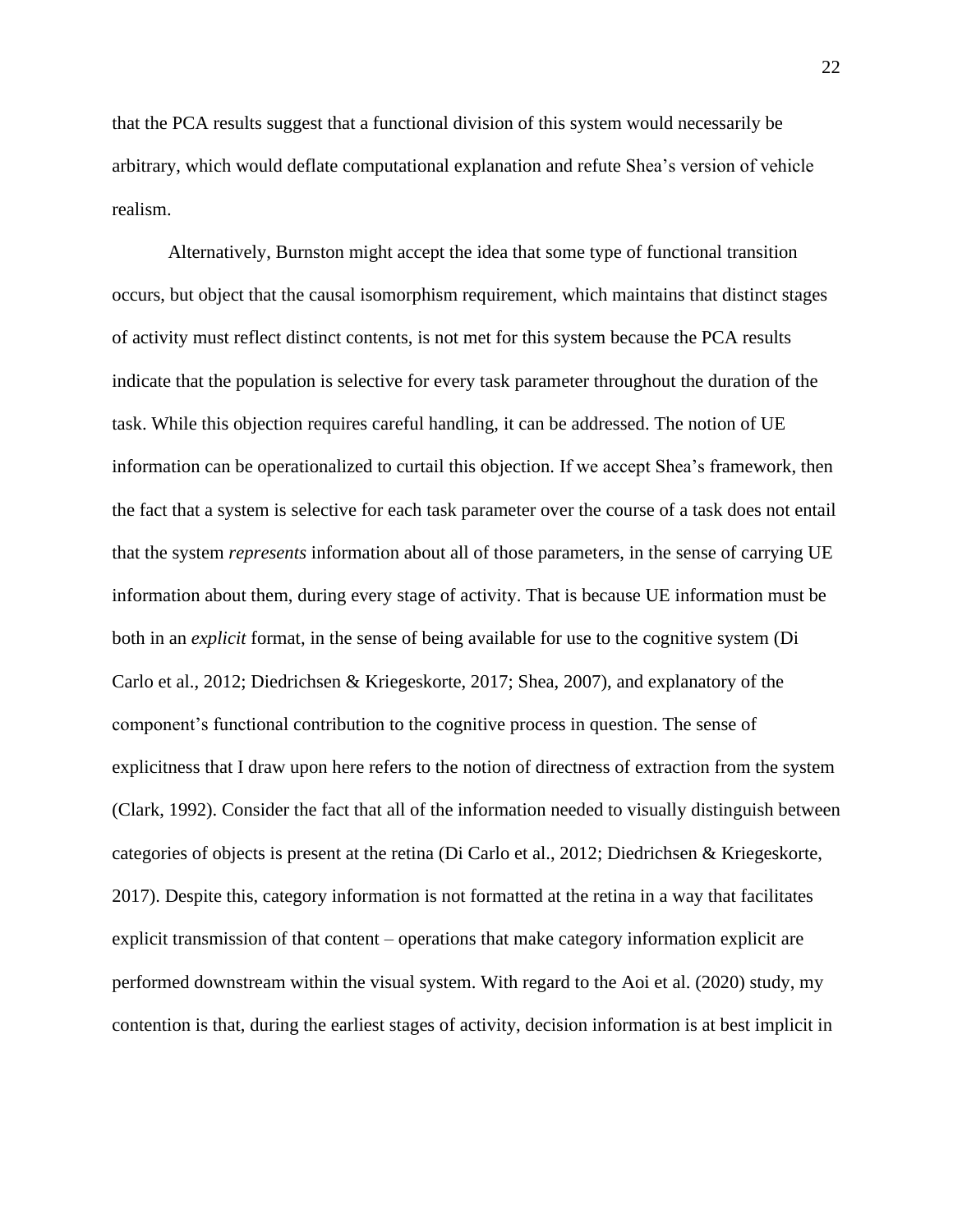the system, but it becomes explicitly tokened as a system output at the time identified by the researchers.

To clarify and to elaborate on why Burnston's critique is problematic, I will turn to developments in theoretical neuroscience that focus on the dimensionality and decodability of neural activity. Researchers are beginning to realize that understanding the functional dimensionality of a brain region is key to understanding how activity within that region can be exploited by an organism when performing a task (Ahlheim & Love, 2018; Badre et al., 2021; Fusi et al., 2016). Lower functional dimensionality is thought to be helpful for generalizing to new samples of the same type, while higher dimensionality allows for flexible context-sensitive distinctions between different sets of information – cf. *Figure 3* (Fusi et al., 2016). Panels (a) and (b) depict the firing rates of the three neurons  $(f_1-f_3)$  and their responses under four different experimental task conditions. Note that low dimensionality in (a) leads to the inability of a linear classifier to draw a hyperplane through the four conditions and discriminate between them. Alternatively, higher dimensionality in (b) allows a hyperplane to be drawn between any of the four task conditions. Panels (c) and (d) depict activity vectors in two distinct conditions ( $f_1$  and  $f_2$ ). These panels show that higher dimensionality can impede generalization efficiency.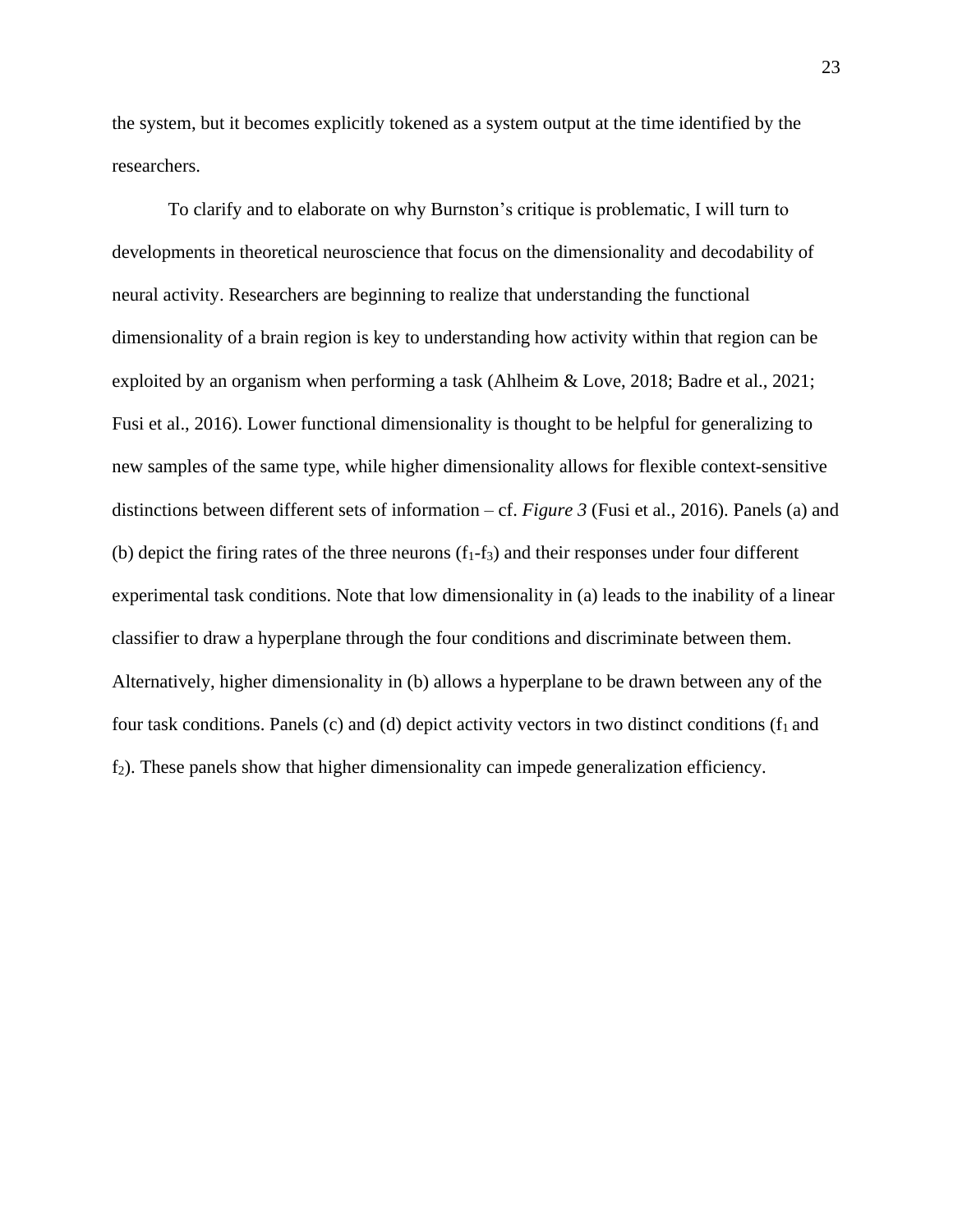

*Figure 3 (from Fusi et al., 2016)*

<span id="page-32-0"></span>For example, consider a set of neurons purely selective for the object category *pyramid.*  The firing of these neurons could encode object category in a way that prevents variation in orientation, color, and so on from affecting the output. This type of invariance computation therefore allows for the same classification response regardless of nuisance variation (Fusi et al., 2016), and it is thought to be important for the ability of any intelligent agent to break the 'curse of dimensionality', according to which there are simply too many possible combinations of world-involving features to store them all in memory (Poldrack, 2021).

However, it is also thought that many brain regions exhibit a nonlinear form of mixed selectivity useful for generating large numbers of context-dependent responses (Fusi et al., 2016; Rigotti et al., 2013). Several of the prefrontal cortical areas mentioned previously in this discussion are among such brain regions. These areas are thought to project information into a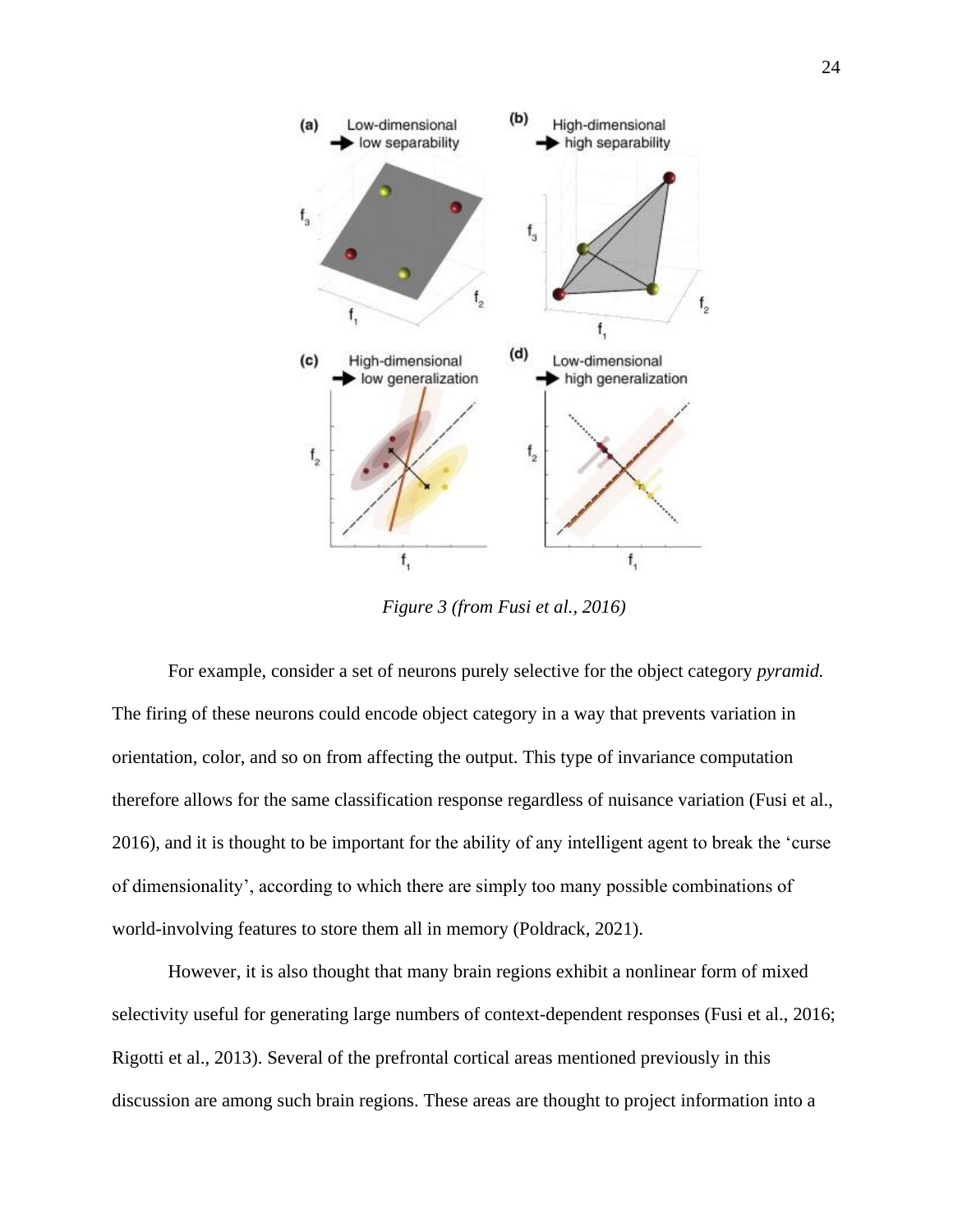high dimensional space which allows for a downstream readout to implement any number of distinctions between task parameters or combinations thereof. This capacity is thought to be especially important for the execution of higher cognitive functions*.* For example, Rigotti et al. (2013) argue that neurons that exhibit non-linear mixed selectivity for multiple task parameters often exhibit correspondingly higher functional dimensionality in a way that allows for flexible and adaptive context-sensitive behaviors, and that collapses of dimensionality are associated with behavioral errors on task trials. These researchers also note, however, that populations of neurons that exhibit certain forms of mixed selectivity do not exhibit high dimensional responses. In particular, populations that exhibit purely linear mixed selectivity are not thought to exhibit high dimensional representational capacities. This correspondingly constrains hypotheses about the potential roles that they can play within the broader cognitive architecture (Fusi et al., 2016).

The fact that these kinds of considerations are taken to constrain hypotheses about representation leads to a novel argument against Burnston's critique of AH. According to the theoretical neuroscientists, decodability does constrain whether UE information can be ascribed to various stages of activity, and this impugns the idea that ascriptions of content can be made without regard to the *format* in which information is present and available for use. I hypothesize that the process occurring within the system studied by Mante et al. (2013) and Aoi et al. (2020) is one in which the system accumulates and binds evidence into an explicit format so as to facilitate a readout of the appropriate decision in each context. Thinking of system activity in these terms requires qualitatively distinguishing stages of activity. Namely, it requires distinguishing between activity epochs in which the information in the system is not present in a format that facilitates the correct readout, and epochs in which the information is present in such a format. This is incompatible with the proposal that Burnston advances, according to which the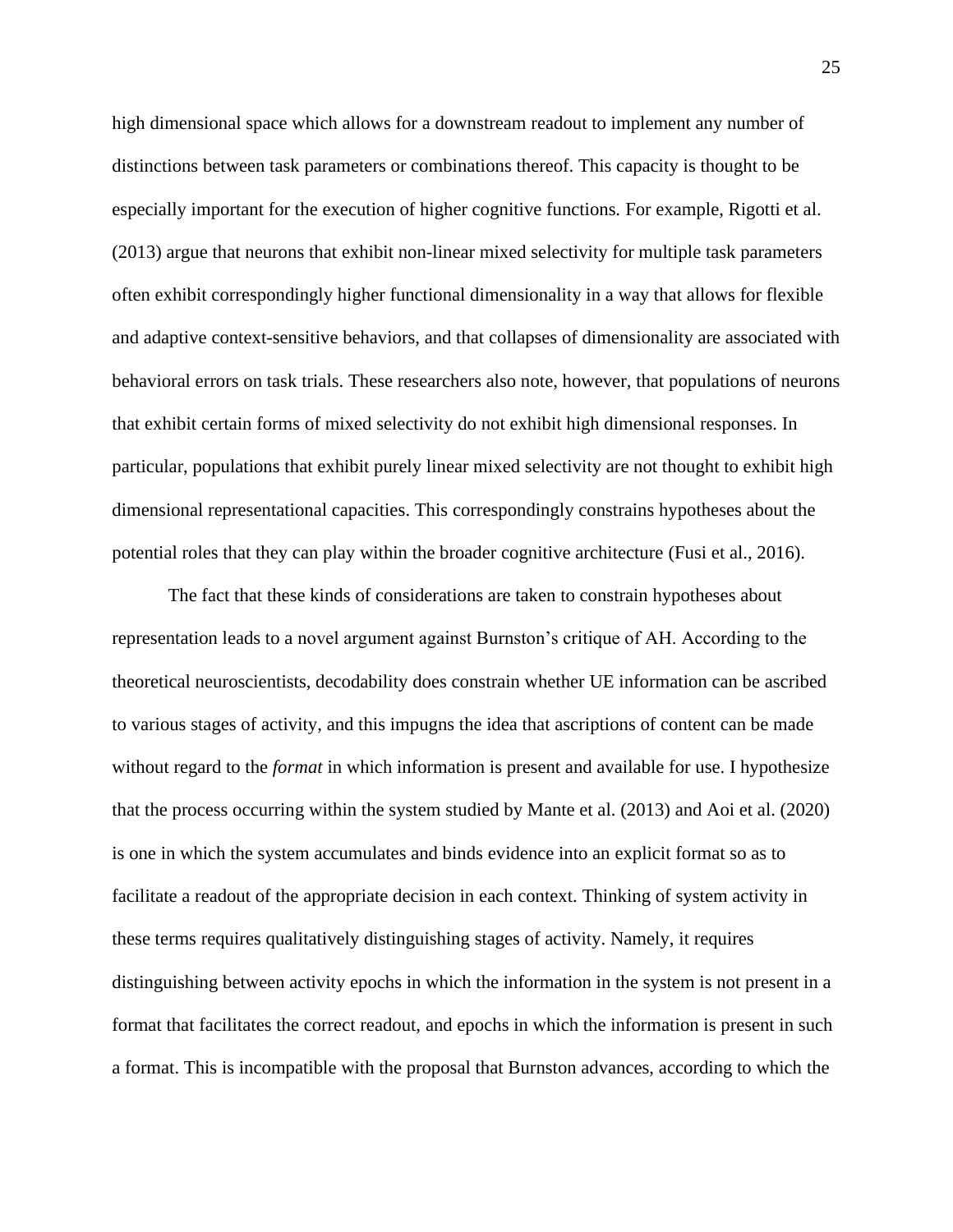decision representation is a state space trajectory which can be read off of the PCA even during the earliest stages of activity.

Considerations about functional dimensionality and decodability also cast doubt on Burnston's contention that large-scale brain networks will turn out to be cognitively nondecomposable. Recall from §3 that, while considering whether AH might obtain over larger scales within the brain, such as those studied by fMRI researchers, Burnston argues that the best explanations of these processes may also align with a pattern competition model (2021). He writes:

> …it may be that different areas of the brain implement competitions within distinct reference frames—so the competition mediated by the OFC is in a value-frame, whereas dlPFC competitions might take place within a spatio-temporal reference frame. Put differently, it might be that if we go up a level we may get more of the same, now with brain networks representing complex combinations of information in a way that evolves dynamically towards a choice (Cisek and Thura 2018; cf. Anderson 2014; Burnston, forthcoming; Stanley et al. 2019). If so, then AH will not describe between-area processing either. (Burnston, 2021 p. 1634)

Following this, Burnston argues that even if representations can be approximated to distinct brain regions, transitions between contents may not be clear (Burnston, 2021). However, my response to this argument is twofold. First, I contend that even if brain networks come to reflect combinations of information about task parameters, that does not entail that the brain regions involved are all playing the same functional roles, in the sense of transforming information in the same way, or that the processes are most appropriately described as global pattern competitions. To see why, consider how hypotheses about dimensionality and decodability are taken to constrain the kinds of contents we can ascribe to regional activity. If these theoretical tools provide reliable insight into how the information within a region can be *used,* then there is no plausible sense in which representations are state space trajectories of brain networks in the way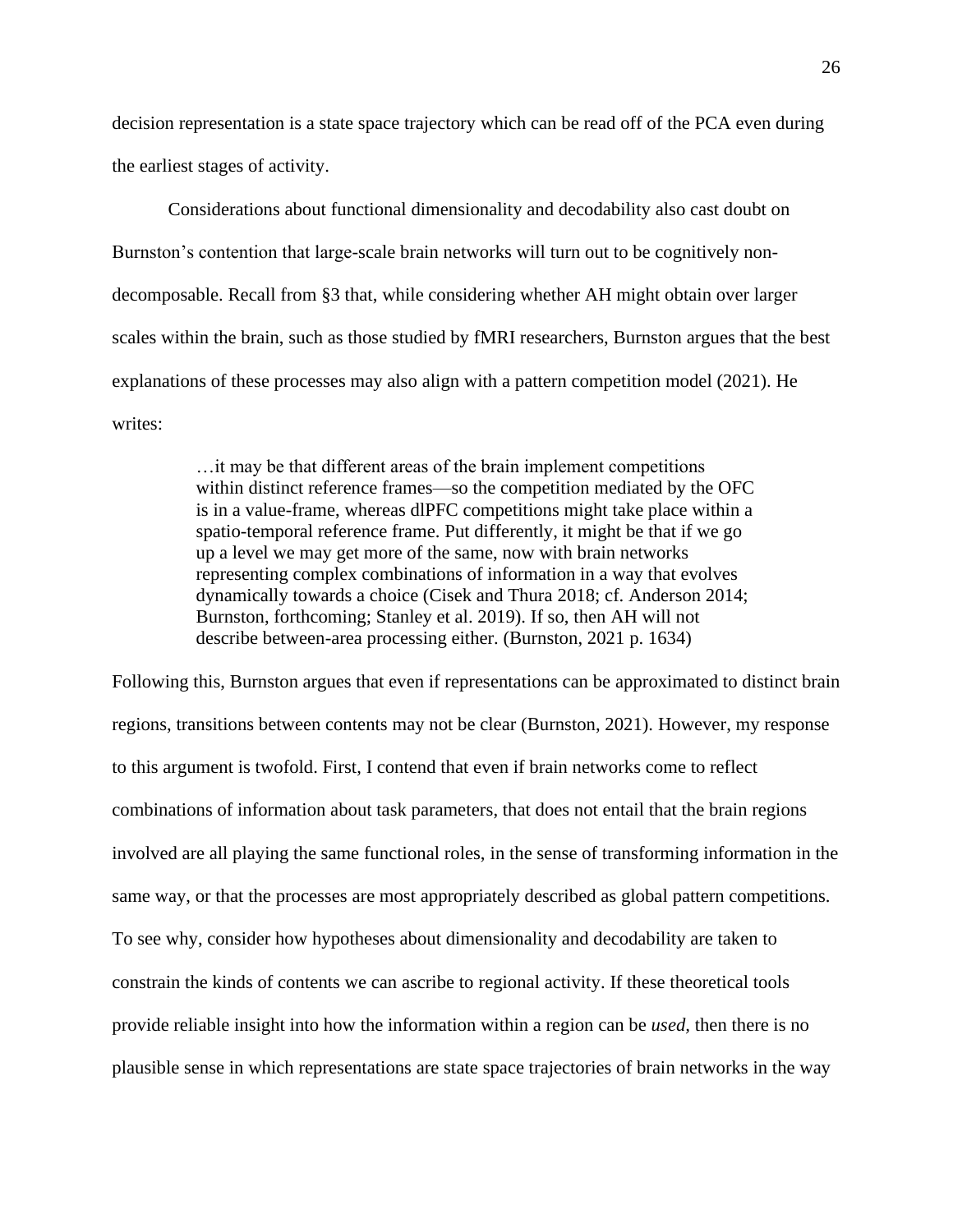that Burnston seems to suggest either. Dimensionality reduction may suggest that information about a particular task parameter is present within several brain regions, but if those regions are not all functioning to make that information explicitly available to the cognitive system, then it is implausible to think that we should ascribe the content to all of those areas. In some instances, shared or mutual information may be functional, while in others it may be non-functional or epiphenomenal. Moreover, distinct brain areas may perform unique computations even when a large amount of information is shared between them (Shehzad & McCarthy, 2018).

With respect to the idea that transitions between contents may not be clear even if we expand our analyses to brain networks, my response is that this an empirical matter. On my view, the type of considerations that I have discussed above should be coupled with causal interventions in order to determine how we should ascribe contents to brain areas. If a particular algorithmic model fails to accurately describe neural processing, we should not hasten to reject algorithmic modeling simpliciter – in some cases it may be that we haven't identified the correct candidate algorithm (Piccinini & Craver, 2011). Furthermore, algorithmic models can remain neutral with respect to how the causal transitions between contents occur, as long as vehicles corresponding to distinct contents in the model can be identified (Shea, 2018).

Finally, an important upshot of the discussion is that we should reject the presumption that we will be able to fully understand the structure of cognitive processing without considering how components are situated within the broader neural architecture. Notably, many of Burnston's arguments against AH depend upon restricting the aperture of analysis in this way. For instance, with regard to the Hunt et al. (2015) study, Burnston argues that "chosen value is not an outcome of a sequence of processing stages that begin with other distinct populations and end in the choice" (Burnston, 2021 p. 1627). However, it is plain that as soon as we expand the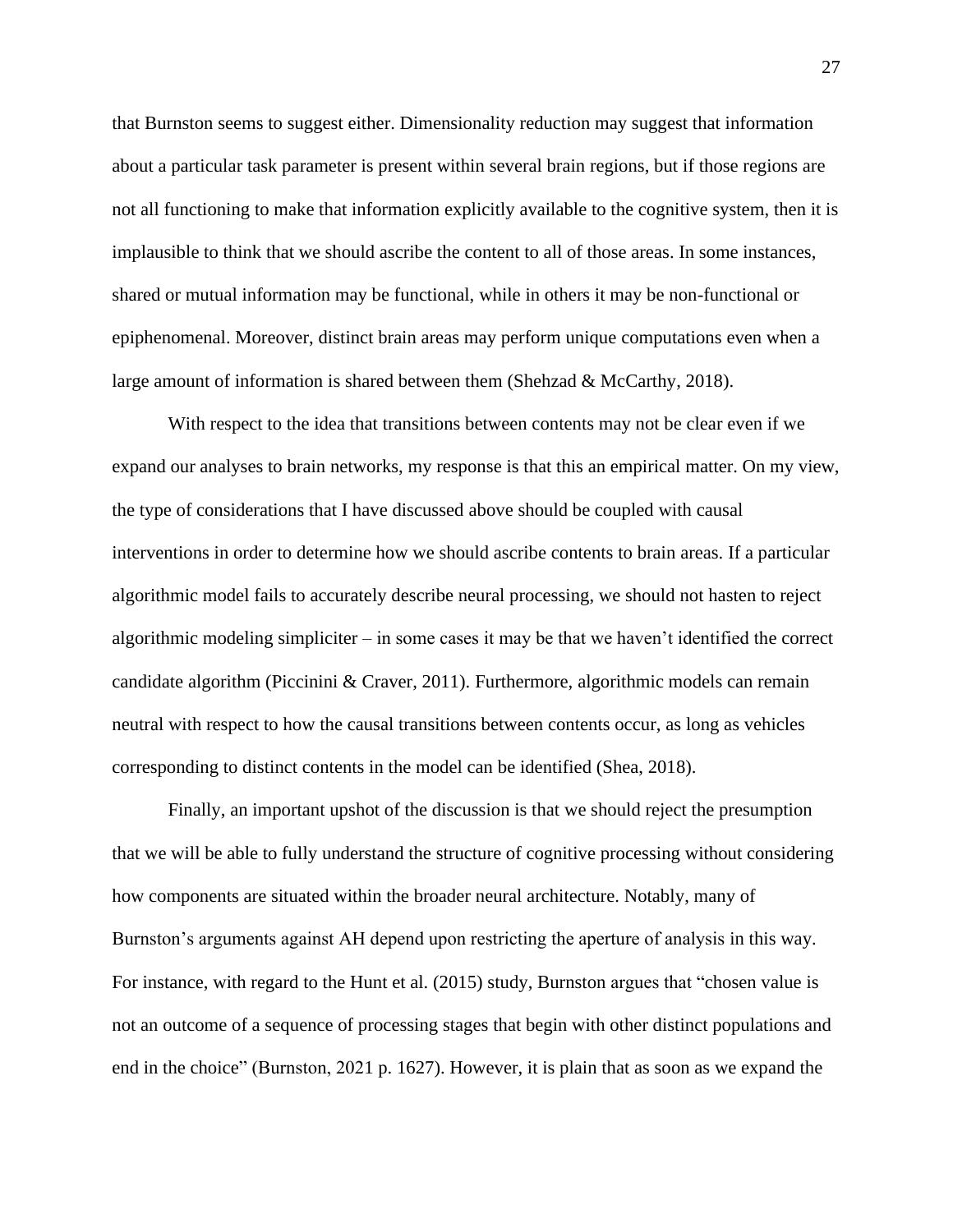analytical lens to include the activities of other brain areas, including sensory regions, Burnston's assertion here seems much less plausible – the inputs coming into the system must be coming from somewhere.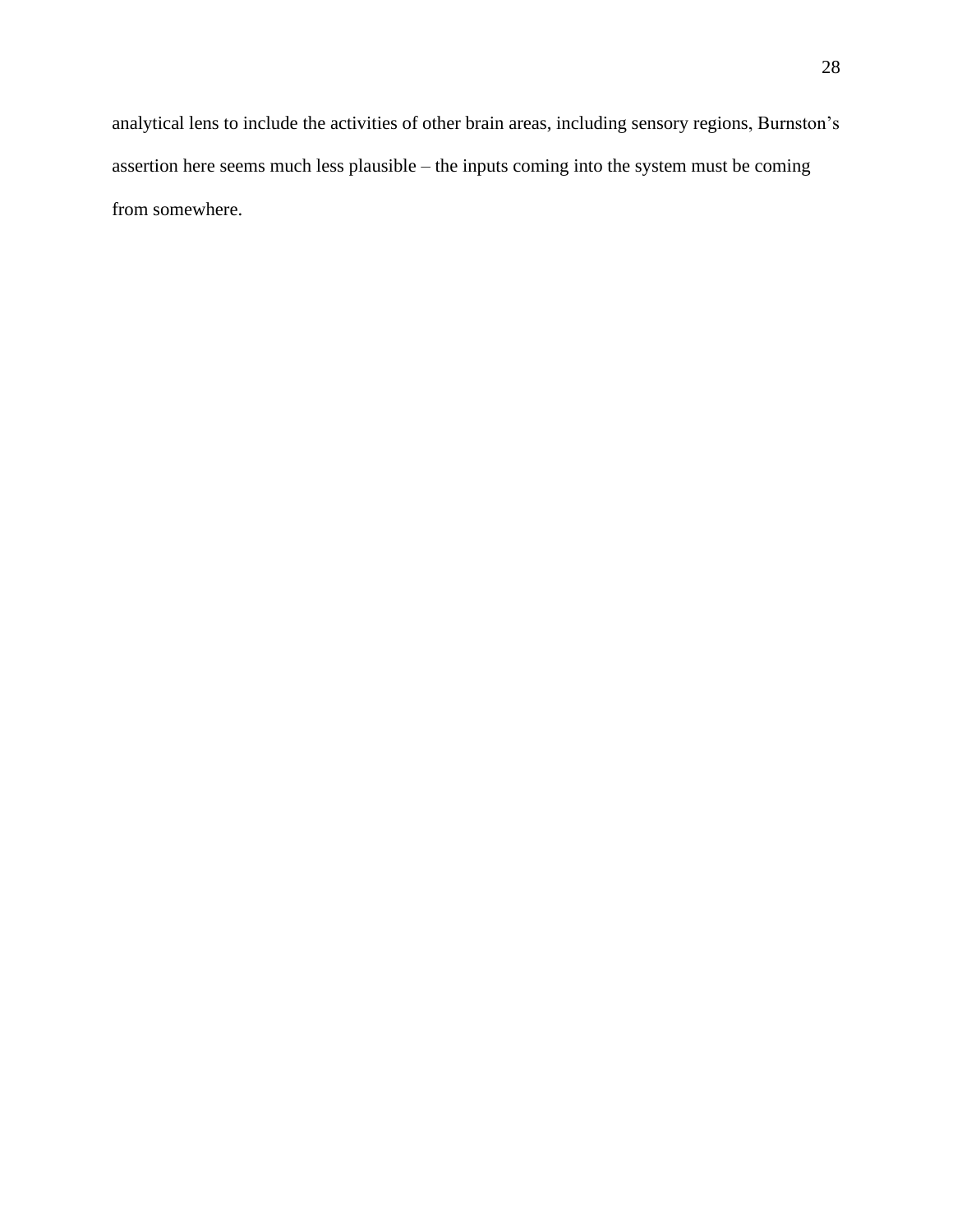### **5 CONCLUSION**

<span id="page-37-0"></span>I have argued that algorithmic homuncularism remains a viable explanatory strategy in cognitive neuroscience. When brain activity reflects combinations of information about experimental task parameters, that may provide useful constraints on the development of algorithmic information processing models. However, Burnston's critique does not militate against the prospect of localizing cognitive representations in functioning brain systems.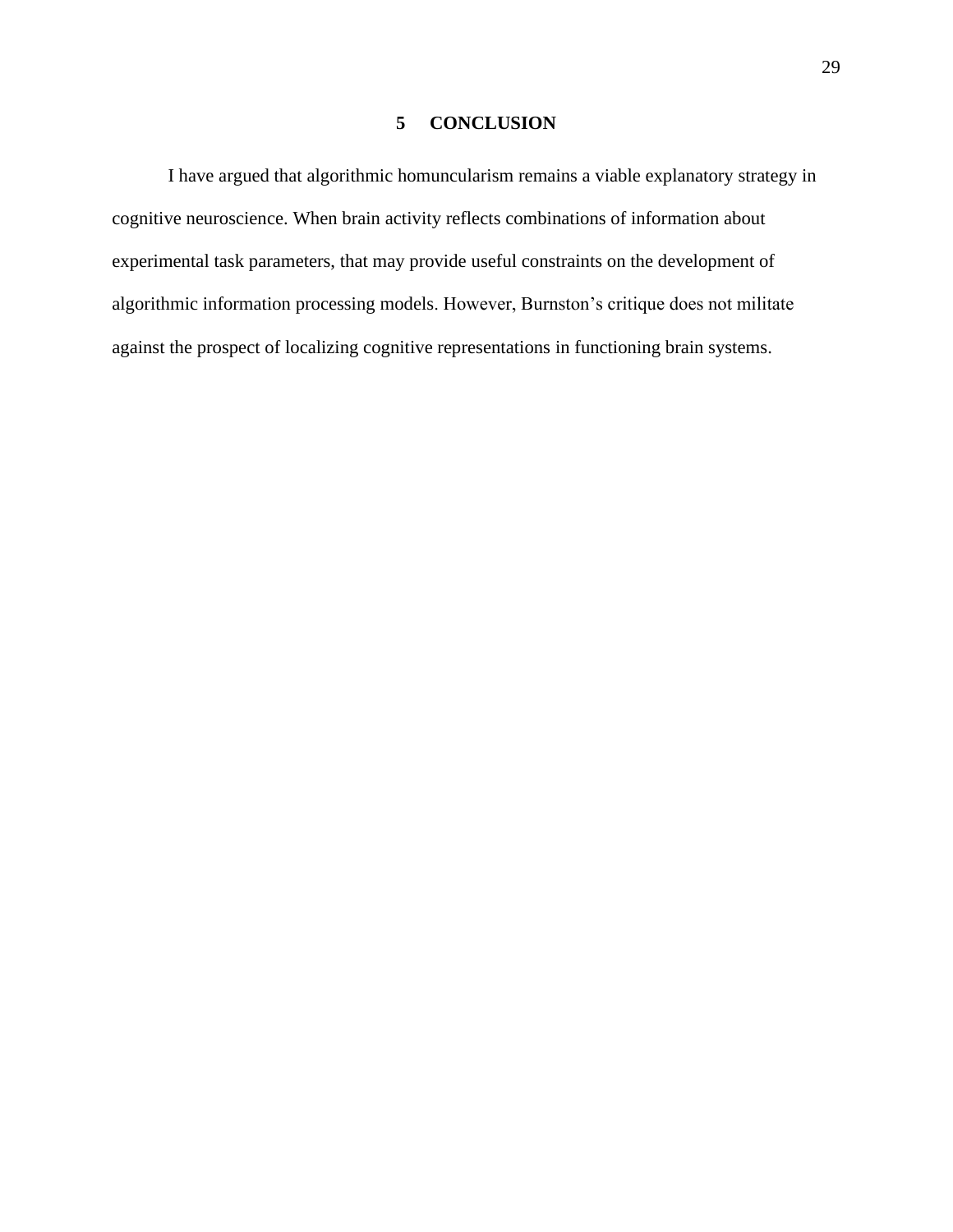### **REFERENCES**

- <span id="page-38-0"></span>Ahlheim, C. & Love, B. C. (2018). Estimating the functional dimensionality of neural representations. *Neuroimage, 179,* 51-62. <https://doi.org/10.1016/j.neuroimage.2018.06.015>
- Akam, T. & Kullmann, D. M. (2014). Oscillatory multiplexing of population codes for selective communication in the mammalian brain. *Nature Reviews Neuroscience, 15*(2), 111-122. <https://doi.org/10.1038/nrn3668>
- Anderson, M. L. (2014). *After phrenology: Neural reuse and the interactive brain*. Cambridge, MA: MIT Press.
- Aoi, M. C., Mante, V., & Pillow, J. W. (2020). Prefrontal cortex exhibits multidimensional dynamic encoding during decision-making. *Nature Neuroscience, 23***,** 1410-1420. <https://doi.org/10.1038/s41593-020-0696-5>
- Badre, D., Bhandari, A., Keglovits, H., & Kikumoto, A. (2020). The dimensionality of neural representations for control. *Current Opinion in Behavioral Sciences, 38,* 20-28. <https://doi.org/10.1016/j.cobeha.2020.07.002>
- Barack, D. L. & Krakauer, J. W. (2021). Two views on the cognitive brain. *Nature Reviews Neuroscience, 22*, 359-371.<https://doi.org/10.1038/s41583-021-00448-6>
- Bechtel, W. (2012). Referring to localized cognitive operations in parts of dynamically active brains. In R. Athanassios & P. Machamer (Eds.), *Perception, realism, and the problem of reference* (pp. 262-284). Cambridge: Cambridge University Press.
- Bechtel, W. (2016). Investigating neural representations: the tale of place cells. *Synthese, 193,*  1287-1321.<https://doi.org/10.1007/s11229-014-0480-8>
- Bechtel, W. & Richardson, R. C. (2010). *Discovering complexity: Decomposition and localization as strategies in scientific research.* Cambridge, MA: MIT Press.
- Burnston, D. C. (2016). Computational neuroscience and localized neural function. *Synthese, 193*(12), 3741–3762.
- Burnston, D. C. (2021). Contents, vehicles, and complex data analysis in neuroscience. *Synthese, 199*, 1617-1639.<https://doi.org/10.1007/s11229-020-02831-9>
- Clark, A. (1992). The presence of a symbol. In J. Haugeland (Ed.), *Mind design II: Philosophy, psychology, artificial intelligence* (pp. 377-393). Cambridge, MA: MIT Press.
- Coelho Mollo, D. (2021) Why go for a computation-based approach to cognitive representation. *Synthese, 199*, 6875–6895. <https://doi.org/10.1007/s11229-021-03097-5>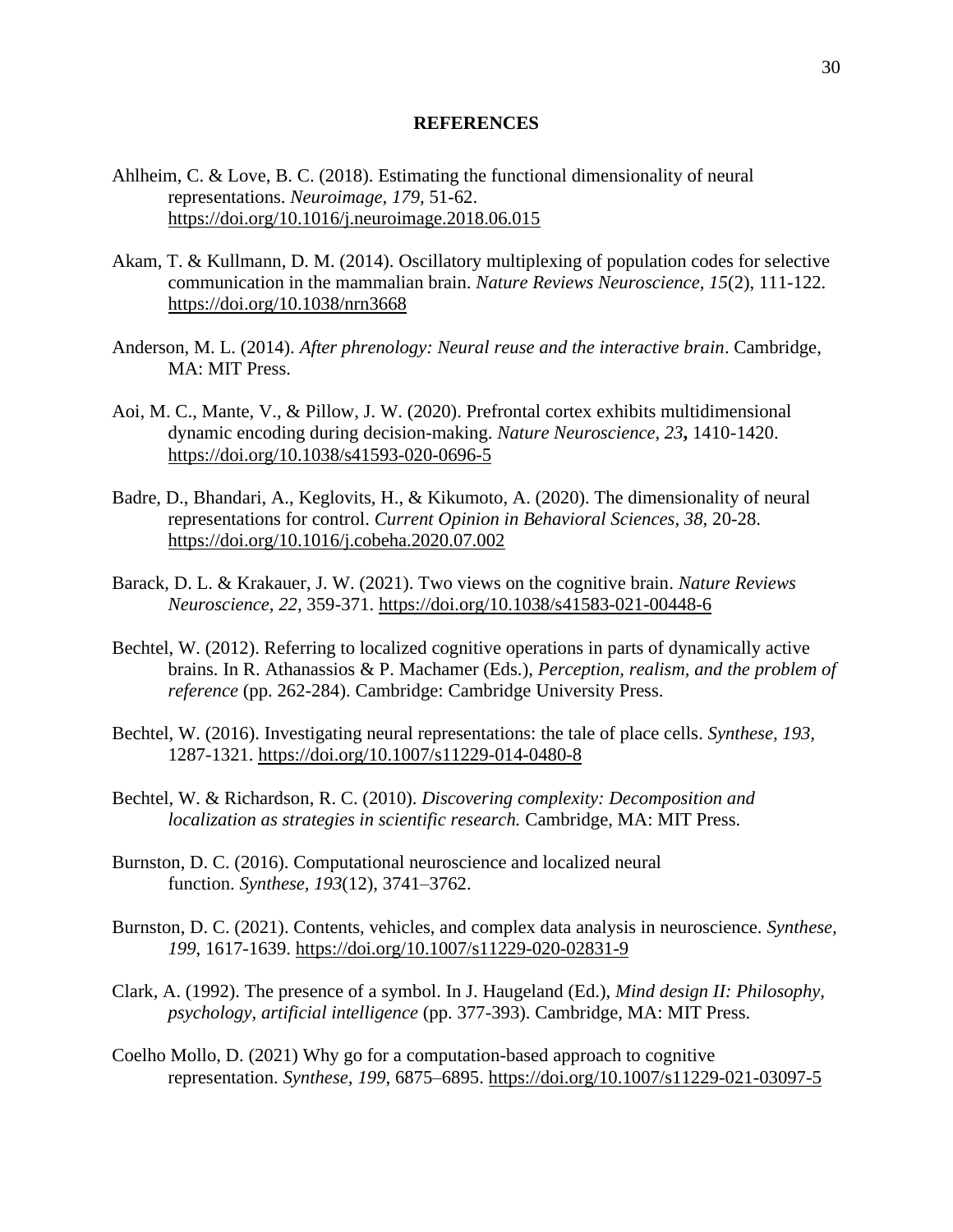- Cunningham, J. & Yu, B. (2014). Dimensionality reduction for large-scale neural recordings. *Nature Neuroscience, 17*, 1500–1509.<https://doi.org/10.1038/nn.3776>
- Davies, M. (2010). Double dissociation: Understanding its role in cognitive neuropsychology. *Mind & Language*, *25*, 500-540. <https://doi.org/10.1111/j.1468-0017.2010.01399.x>
- Di Carlo, J. J., Zoccolan, D., & Rust, N. C. (2012). How does the brain solve visual object recognition? *Neuron, 73*(3), 415-434.<https://doi.org/10.1016/j.neuron.2012.01.010>
- Diedrichsen, J. & Kriegeskorte, N. (2017). Representational models: A common framework for understanding encoding, pattern-component, and representational-similarity analysis. *PLoS Computational Biology, 13*(4), 1-33.<https://doi.org/10.1371/journal.pcbi.1005508>
- Ebitz, R. B. & Hayden, B. Y. (2021). The population doctrine in cognitive neuroscience. *Neuron, 109*(19), 3055-3068.<https://doi.org/10.1016/j.neuron.2021.07.011>
- Fanthomme, A. & Monasson, R. (2021). Low-dimensional manifolds support multiplexed integrations in recurrent neural networks. *Neural Computation*, *33*(4), 1063–1112. [https://doi.org/10.1162/neco\\_a\\_01366](https://doi.org/10.1162/neco_a_01366)
- Fusi, S., Miller, E. K., & Rigotti, M. (2016). Why neurons mix: high dimensionality for higher cognition. *Current Opinion in Neurobiology, 37,* 66-74. <https://doi.org/10.1016/j.conb.2016.01.010>
- Gessell, B., Geib, B., & De Brigard, F. (2021). Multivariate pattern analysis and the search for neural representations. *Synthese, 199,* 12869-12889. [https://doi.org/10.1007/s11229-021-](https://doi.org/10.1007/s11229-021-03358-3) [03358-3](https://doi.org/10.1007/s11229-021-03358-3)
- Grieves, R. M., Jedidi-Ayoub, S., Mishchanchuk, K., Liu, A., Renaudineau, S., & Jeffery, K. J. (2020). The place-cell representation of volumetric space in rats. *Nature Communications, 11*(789), 1-13.<https://doi.org/10.1038/s41467-020-14611-7>
- Hunt, L. T., Behrens, T. E., Hosokawa, T., Wallis, J. D., & Kennerley, S. W. (2015). Capturing the temporal evolution of choice across prefrontal cortex. *eLife*, *4*.
- Kaplan, D. & Craver, C. (2011). The explanatory force of dynamical and mathematical models in neuroscience: A mechanistic perspective. *Philosophy of Science, 78*(4), 601-627. https://doi.org/10.1086/661755
- Kriegeskorte, N., Mur, M., & Bandettini, P. (2008). Representational similarity analysis connecting the branches of systems neuroscience. *Frontiers in Systems Neuroscience*, *2*(4), 1-28.<https://doi.org/10.3389/neuro.06.004.2008>
- Kriegeskorte, N. & Diedrichsen, J. (2019). Peeling the onion of brain representations. *Annual Review of Neuroscience, 42*(1), 407-432. [https://doi.org/10.1146/annurev-neuro-080317-](https://doi.org/10.1146/annurev-neuro-080317-061906) [061906](https://doi.org/10.1146/annurev-neuro-080317-061906)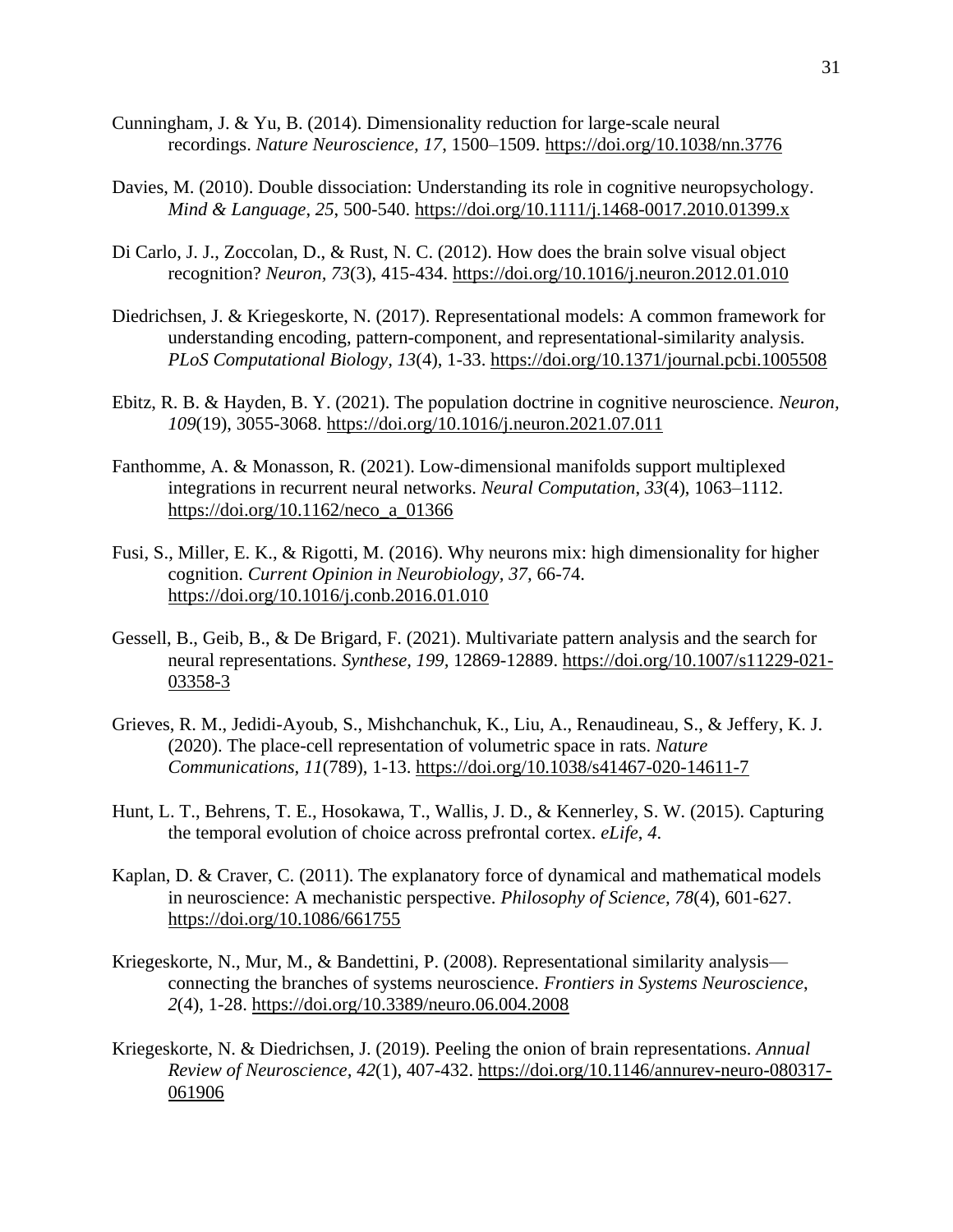- Love, B. C. (2015). The algorithmic level is the bridge between computation and brain. *Topics in Cognitive Science, 7*(2), 230-242.<https://doi.org/10.1111/tops.12131>
- Mack, M. L., Preston, A. R., & Love, B. C. (2013). Decoding the brain's algorithm for categorization from its neural implementation. *Current biology*, *23*(20), 2023–2027. <https://doi.org/10.1016/j.cub.2013.08.035>
- Mante, V., Sussillo, D., Shenoy, K., & Newsome, W. T. (2013). Context-dependent computation by recurrent dynamics in prefrontal cortex. *Nature, 503***,** 78–84. <https://doi.org/10.1038/nature12742>
- Marr, D. (2010). *Vision.* Cambridge, MA: MIT Press.
- Millikan, R. G. (1984). *Language, thought, and other biological categories: New foundations for realism*. Cambridge, MA: MIT Press.
- Neander, K. (2017). *A mark of the mental: In defense of informational teleosemantics.*  Cambridge, MA: MIT Press.
- Piccinini, G. (2020). *Neurocognitive mechanisms: Explaining biological cognition*. Oxford: Oxford University Press.
- Piccinini, G. & Bahar, S. (2013). Neural computation and the computational theory of cognition. *Cognitive Science*, *37*, 453-488. <https://doi.org/10.1111/cogs.12012>
- Piccinini, G. & Craver, C. (2011). Integrating psychology and neuroscience: functional analyses as mechanism sketches. *Synthese, 183,* 283–311. [https://doi.org/10.1007/s11229-011-](https://doi.org/10.1007/s11229-011-9898-4) [9898-4](https://doi.org/10.1007/s11229-011-9898-4)
- Piccinini, G. & Scarantino, A. (2011). Information processing, computation, and cognition. *Journal of Biological Physics*, *37*(1), 1-38. [https://doi.org/10.1007/s10867-](https://doi.org/10.1007/s10867-010-9195-3) [010-9195-3](https://doi.org/10.1007/s10867-010-9195-3)
- Poldrack, R. A. (2021). The physics of representation. *Synthese, 199,* 1307-1325. <https://doi.org/10.1007/s11229-020-02793-y>
- Rigotti, M., Barak, O., Warden, M., Wang, X., Daw, N. D., Miller, E. K., & Fusi, S. (2013). The importance of mixed selectivity in complex cognitive tasks. *Nature, 497*, 585-590. <https://doi.org/10.1038/nature12160>
- Roskies, A. (2021). Representational similarity analysis in neuroimaging: proxy vehicles and provisional representations. *Synthese, 199,* 5917-5935. [https://doi.org/10.1007/s11229-](https://doi.org/10.1007/s11229-021-03052-4) [021-03052-4](https://doi.org/10.1007/s11229-021-03052-4)
- Shea, N. (2007). Content and its vehicles in connectionist systems. *Mind & Language, 22*(3), 246-269.<https://doi.org/10.1111/j.1468-0017.2007.00308.x>